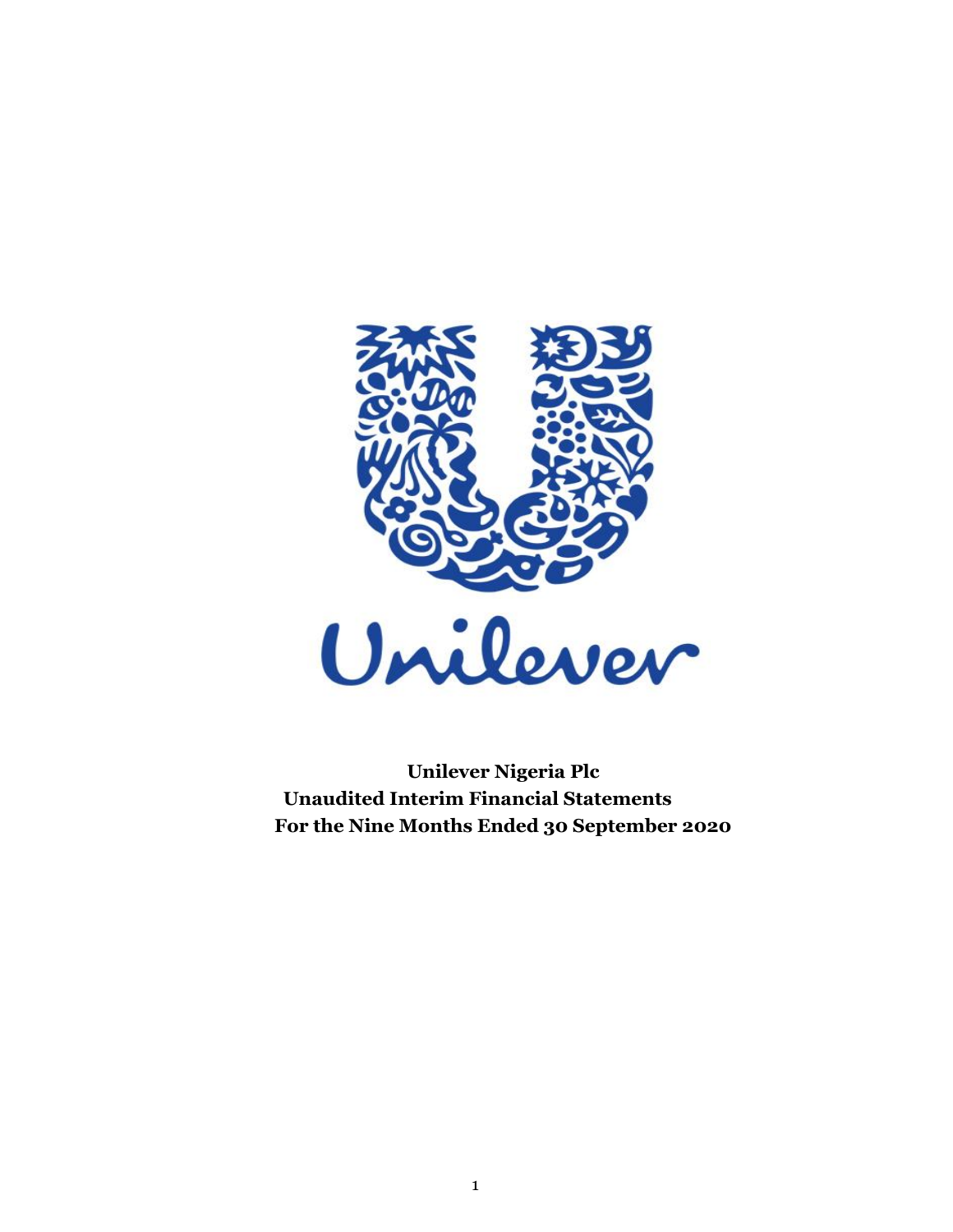| <b>Contents</b>                           | Page    |
|-------------------------------------------|---------|
| - Income statement                        | $3 - 4$ |
| - Statement of other comprehensive income | 5       |
| - Statement of financial position         | $6 - 7$ |
| - Statement of changes in equity          | 8       |
| - Statement of cash flows                 | 9       |
| - Notes to the financial statements       | 10      |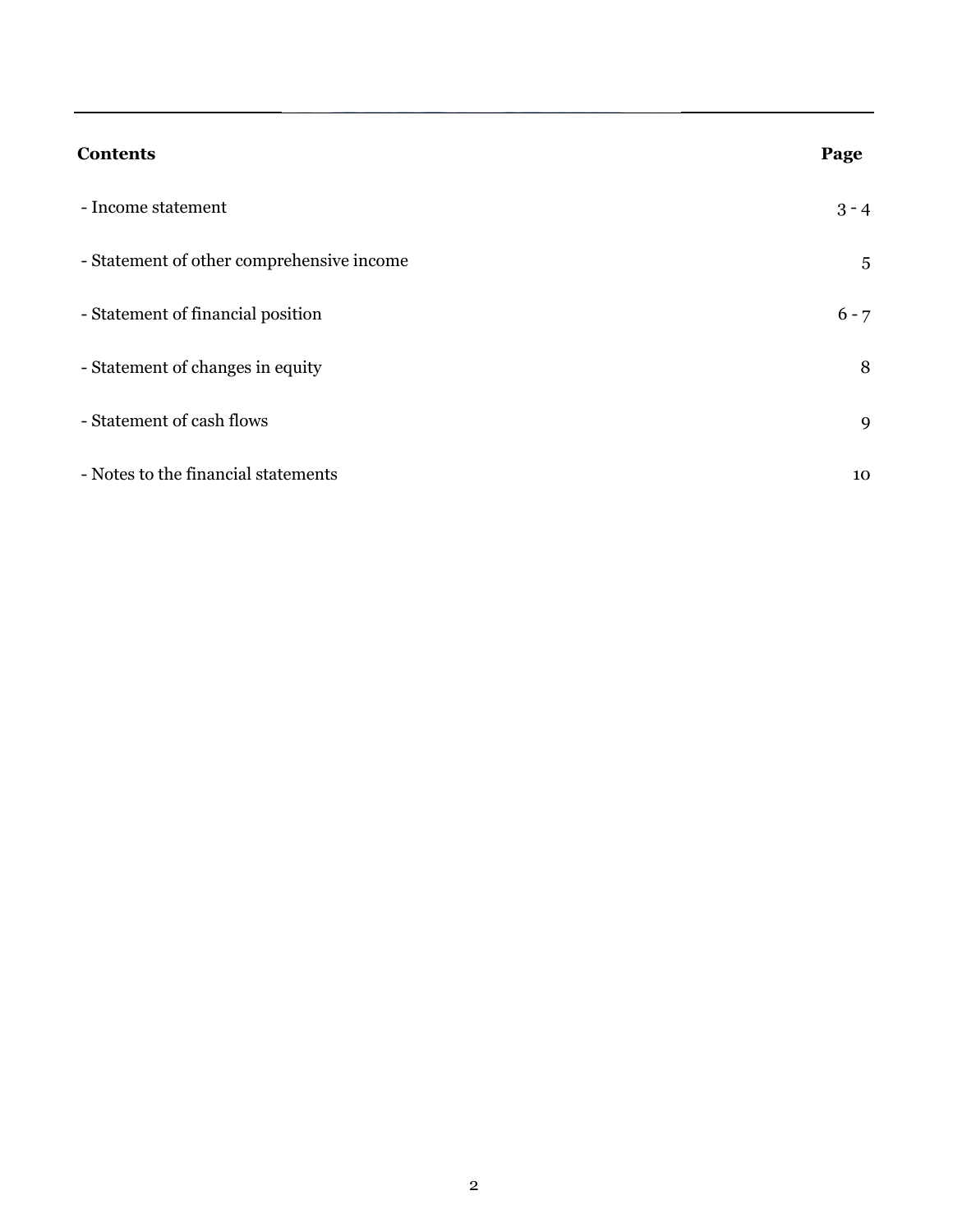# **Income Statement For three months ended**

|                                                               |             | 30<br>September<br>2020 | 30 September<br>2019 |
|---------------------------------------------------------------|-------------|-------------------------|----------------------|
|                                                               | <b>Note</b> | $N'$ 000                | <b>N'000</b>         |
| <b>Continuing operations</b>                                  |             |                         |                      |
| Revenue                                                       | 6           | 17,395,466              | 8,970,284            |
| Cost of sales                                                 |             | (13,666,837)            | (10,681,974)         |
| Gross profit/(loss)                                           |             | 3,728,629               | (1,711,690)          |
| Selling and distribution expenses                             |             | (821, 643)              | (644, 573)           |
| Marketing and administrative expenses                         |             | (3,913,832)             | (2,170,826)          |
| Impairement loss on trade receivables                         |             | (429,386)               | (99,005)             |
| Other income                                                  |             | (12, 371)               | (14,908)             |
| <b>Operating loss</b>                                         |             | (1,448,603)             | (4,641,002)          |
| Finance income                                                |             | 34,640                  | 645,981              |
| Finance costs                                                 |             | (618, 802)              | (85, 410)            |
| <b>Loss before taxation</b>                                   |             | (2,032,765)             | (4,080,432)          |
| Taxation                                                      |             | 491,664                 | 1,076,509            |
| Loss from continuing operations                               |             | (1,541,101)             | (3,003,923)          |
| Loss for the period                                           |             | (1,541,101)             | (3,003,923)          |
| <b>Attributable to:</b>                                       |             |                         |                      |
| <b>Equity holders</b>                                         |             | (1,541,101)             | (3,003,923)          |
| Earnings per share for profit attributable to equity holders: |             |                         |                      |
| Basic and diluted earnings per share (Naira)                  |             | (0.27)                  | (0.52)               |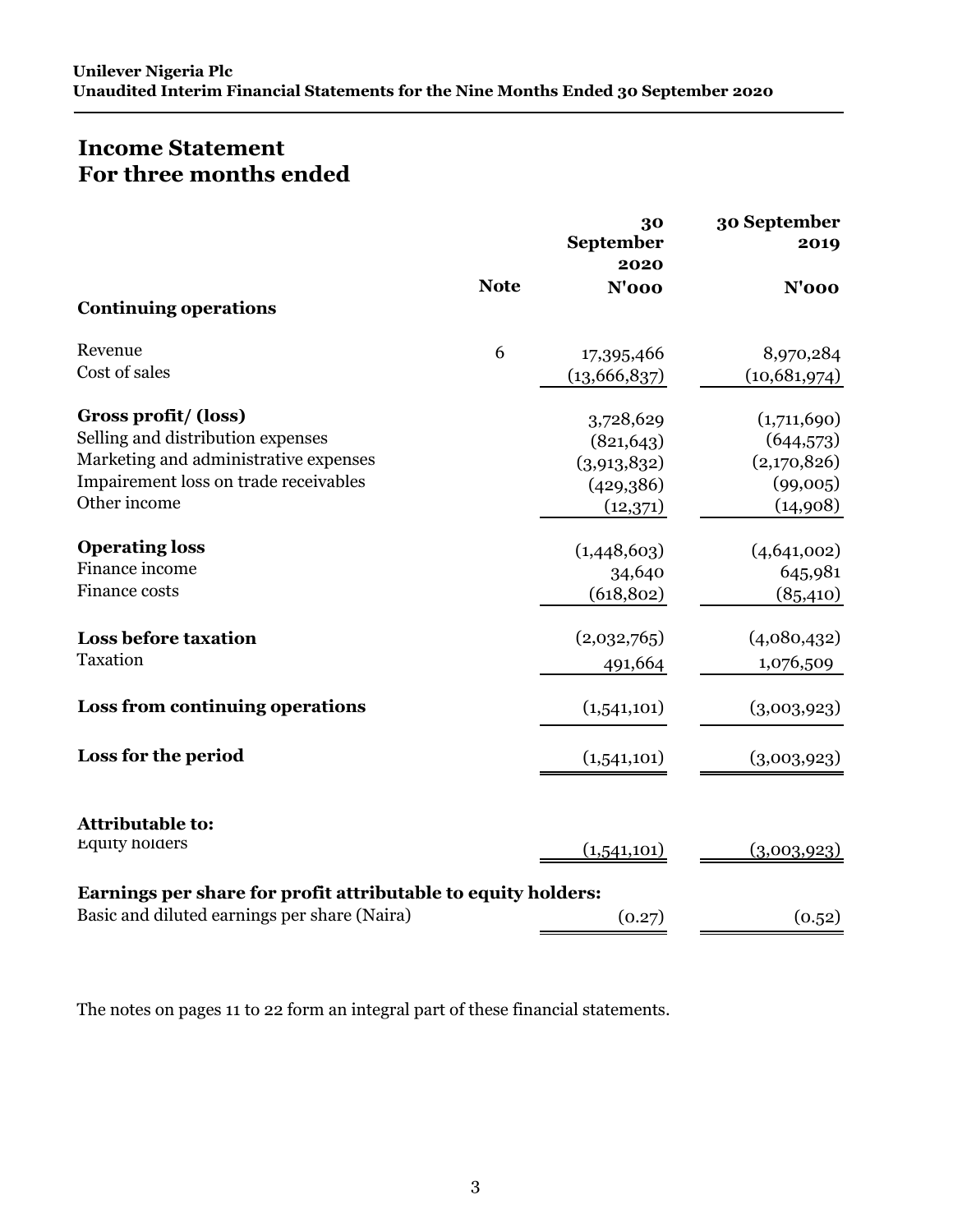# **Income Statement For nine months ended 30 September**

|                                                               |             | 2020           | 2019         |
|---------------------------------------------------------------|-------------|----------------|--------------|
|                                                               | <b>Note</b> | $N'$ 000       | <b>N'000</b> |
| <b>Continuing operations</b>                                  |             |                |              |
| Revenue                                                       | 6           | 44,732,803     | 51,627,783   |
| Cost of sales                                                 |             | (34, 848, 094) | (41,993,385) |
| <b>Gross profit</b>                                           |             | 9,884,709      | 9,634,398    |
| Selling and distribution expenses                             |             | (2,075,239)    | (2,552,466)  |
| Marketing and administrative expenses                         | 7           | (9,629,411)    | (7,566,927)  |
| Impairement loss on trade receivables                         |             | (1,075,819)    | (316, 808)   |
| Other income                                                  | 8           | 36,173         | 43,818       |
| <b>Operating loss</b>                                         |             | (2,859,587)    | (757, 985)   |
| Finance income                                                | 9           | 560,808        | 1,847,892    |
| Finance costs                                                 | 10          | (300, 786)     | (442,726)    |
| (Loss)/ profit before taxation                                |             | (2,599,565)    | 647,180      |
| Taxation                                                      | 11          | 539,356        | (106, 491)   |
| (Loss)/ profit from continuing operations                     |             | (2,060,209)    | 540,689      |
| (Loss)/ profit for the period                                 |             | (2,060,209)    | 540,689      |
| <b>Attributable to:</b>                                       |             |                |              |
| <b>Equity holders</b>                                         |             | (2,060,209)    | 540,689      |
| Earnings per share for profit attributable to equity holders: |             |                |              |
| Basic and diluted earnings per share (Naira)                  |             | (0.36)         | 0.09         |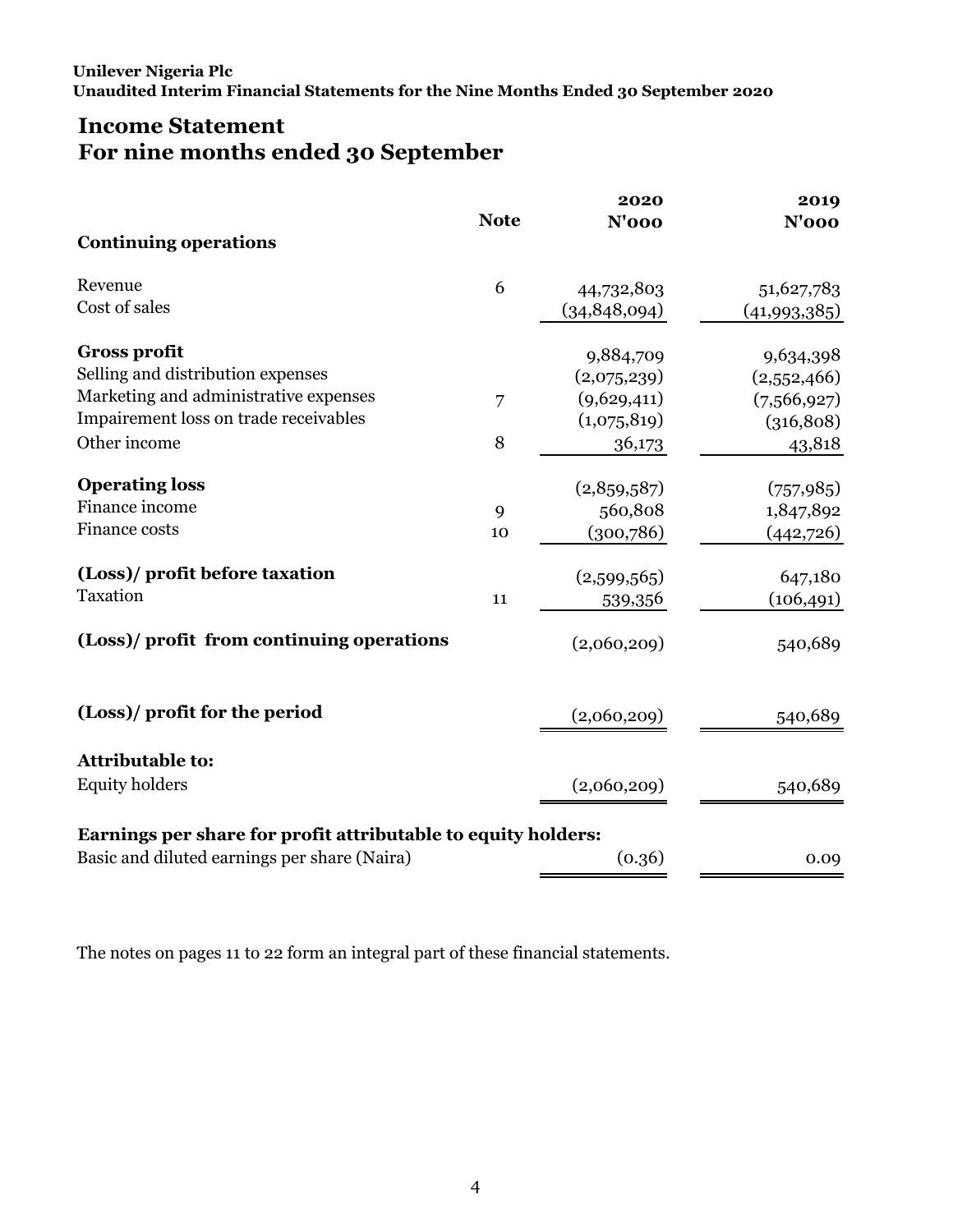# **Statement of Other Comprehensive Income For three months ended**

| Other comprehensive income                       | 30<br><b>September</b><br>2020<br>$N'$ 000 | 30<br>September<br>2019<br>$N'$ 000 |
|--------------------------------------------------|--------------------------------------------|-------------------------------------|
| Loss for the period                              | (1,541,101)                                | (3,003,923)                         |
| <b>Total comprehensive loss</b>                  | (1,541,101)                                | (3,003,923)                         |
| <b>Attributable to:</b><br><b>Equity holders</b> | (1,541,101)                                | (3,003,923)                         |

# **Statement of Other Comprehensive Income For nine months ended 30 September**

|                                   | 30<br><b>September</b><br>2020 | 30<br><b>September</b><br>2019 |
|-----------------------------------|--------------------------------|--------------------------------|
| Other comprehensive income        | $N'$ 000                       | $N'$ 000                       |
| (Loss)/ profit for the period     | (2,060,209)                    | 540,689                        |
| Total comprehensive (loss)/income | (2,060,209)                    | 540,689                        |
| <b>Attributable to:</b>           |                                |                                |
| Equity holders                    | (2,060,209)                    | 540,689                        |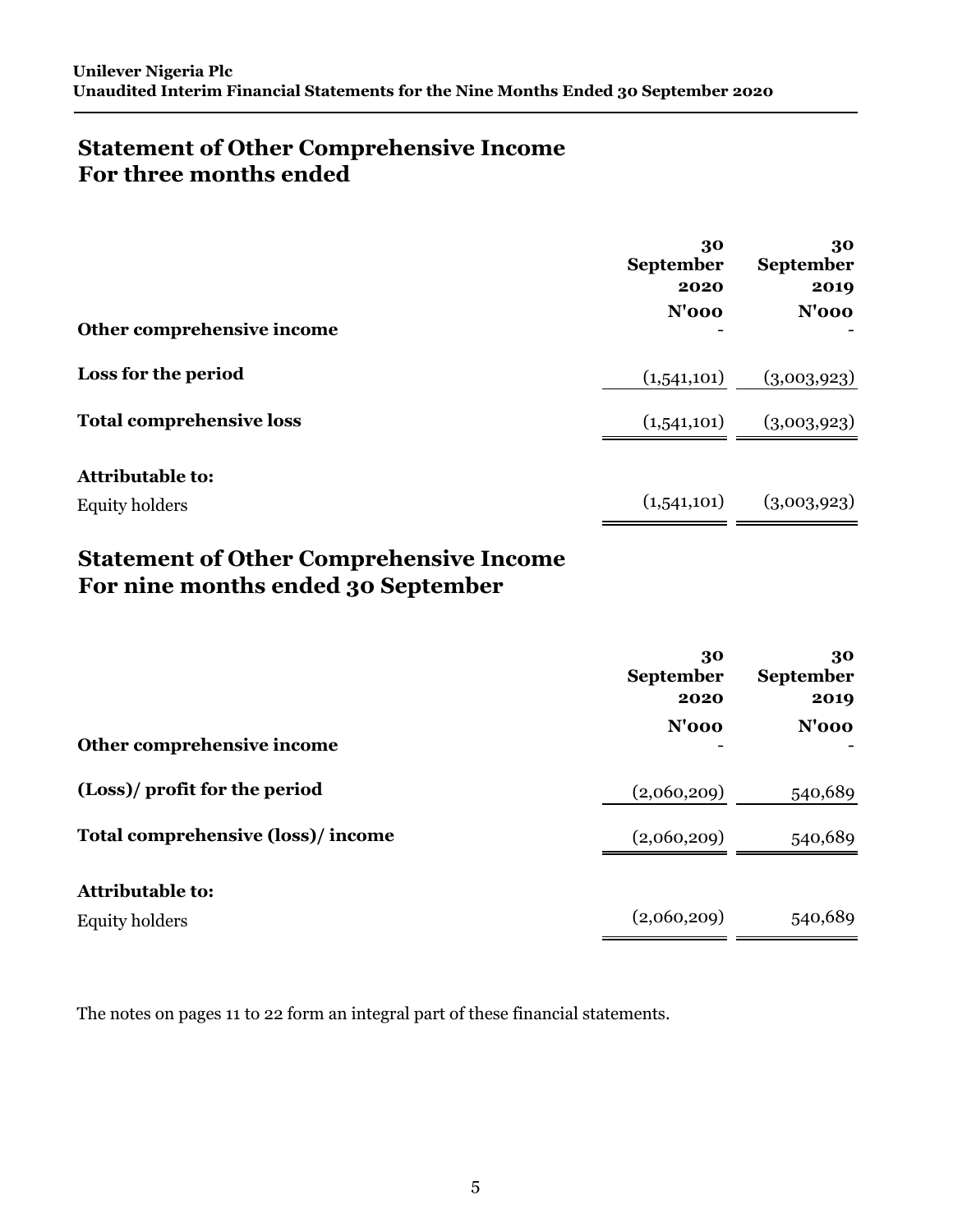# **Statement of Financial Position As at**

|                                |             | 30 September<br>2020 | 31 December<br>2019 |
|--------------------------------|-------------|----------------------|---------------------|
|                                | <b>Note</b> |                      |                     |
|                                |             | $N'$ 000             | $N'$ 000            |
| <b>Assets</b>                  |             |                      |                     |
| <b>Non-current assets</b>      |             |                      |                     |
| Property, plant and equipment  | 12          | 30,217,964           | 31,957,420          |
| Intangible assets              |             | 59,371               | 225,933             |
| Retirement benefit surplus     | 17          | 38,864               | 35,292              |
|                                |             | 30,316,199           | 32,218,645          |
| <b>Current assets</b>          |             |                      |                     |
| Inventories                    | 13          | 12,438,292           | 11,869,295          |
| Trade and other receivables    | 14          | 22,383,068           | 24,131,026          |
| Cash and bank balances         | 15          | 33,536,311           | 35,458,553          |
|                                |             | 68,357,671           | 71,458,874          |
| <b>Total assets</b>            |             | 98,673,870           | 103,677,519         |
| <b>Liabilities</b>             |             |                      |                     |
| <b>Current liabilities</b>     |             |                      |                     |
| Trade and other payables       | 16          | 32,571,824           | 34,719,709          |
| Income tax                     |             | 224,984              | 88,375              |
|                                |             | 32,796,808           | 34,808,084          |
| <b>Non-current liabilities</b> |             |                      |                     |
| Deferred tax liabilities       |             | 134,802              | 894,439             |
| Retirement benefit obligations | 17          | 414,079              | 422,830             |
| Long service award obligations | 17          | 365,910              | 318,096             |
| Loans and borrowings           | 18          | 494,130              | 705,720             |
|                                |             | 1,408,921            | 2,341,085           |
| <b>Total liabilities</b>       |             | 34, 205, 729         | 37,149,169          |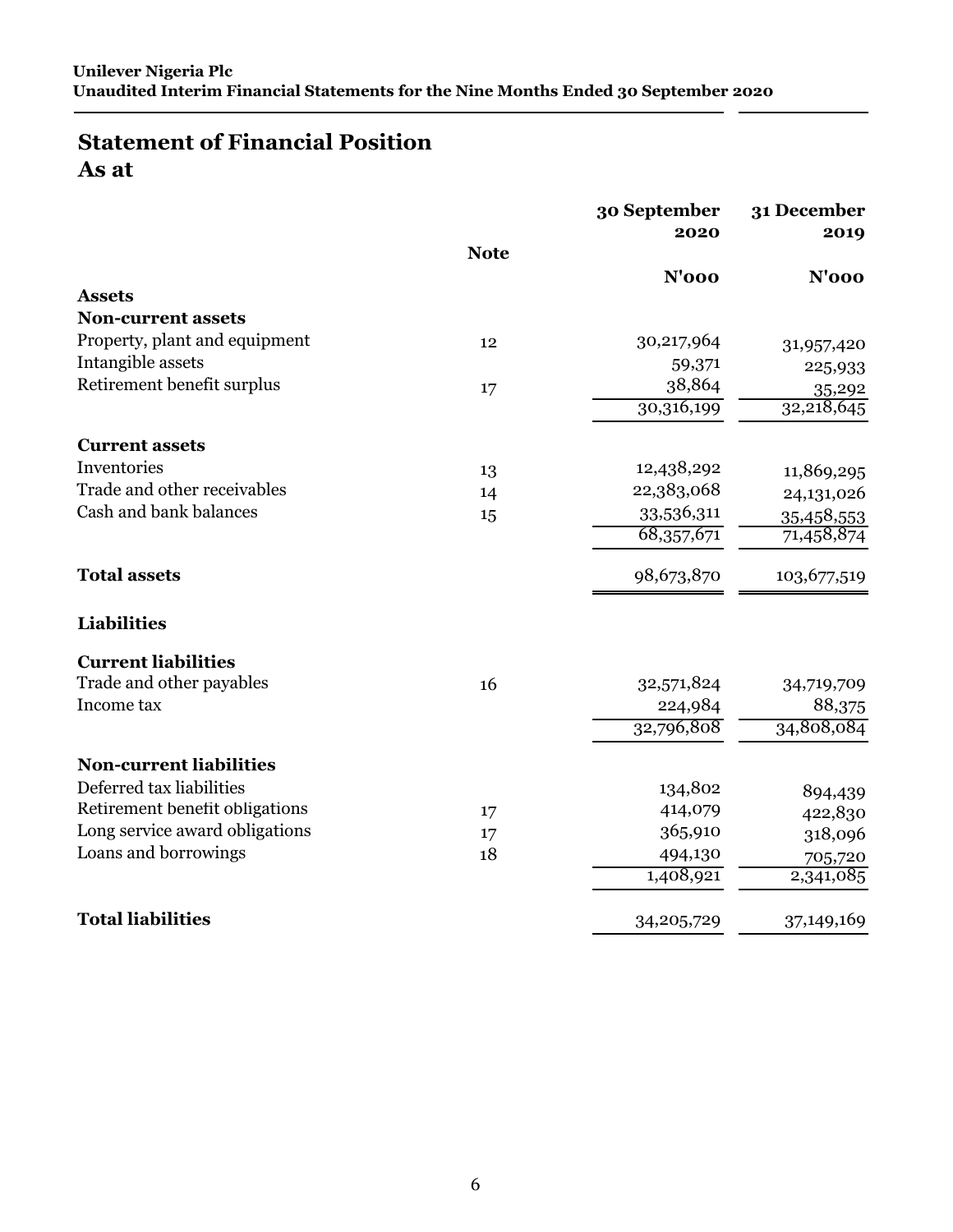# **Statement of Financial Position (continued) As at**

|                                     | <b>Note</b> | 30 September<br>2020<br>$N'$ 000 | 31 December<br>2019<br>$N'$ 000 |
|-------------------------------------|-------------|----------------------------------|---------------------------------|
| <b>Equity</b>                       |             |                                  |                                 |
| Ordinary share capital              | 21          | 2,872,503                        | 2,872,503                       |
| Share premium                       | 21          | 56,812,810                       | 56,812,810                      |
| Retained earnings                   |             | 4,782,828                        | 6,843,037                       |
| <b>Total equity</b>                 |             | 64,468,141                       | 66,528,350                      |
| <b>Total equity and liabilities</b> |             | 98,673,870                       | 103,677,519                     |

The financial statements on pages 3 to 22 were approved for issue by the Board of Directors on 21 October 2020 and signed on its behalf by:

Carl Cruz

Anonadexo.

Carl Cruz \* His Majesty N.A. Achebe CFR, MNI Carl Cruz \* Adesola Sotande-Peters Chairman Managing Director Finance Director FRC/2013/NIM/00000001568 FRC/2015/ICAN/00000010834

\*The Financial Reporting Council (FRC) granted a waiver to the Managing Director to sign the financial statements without indicating any FRC registration number. His FRC number will be obtained in due course.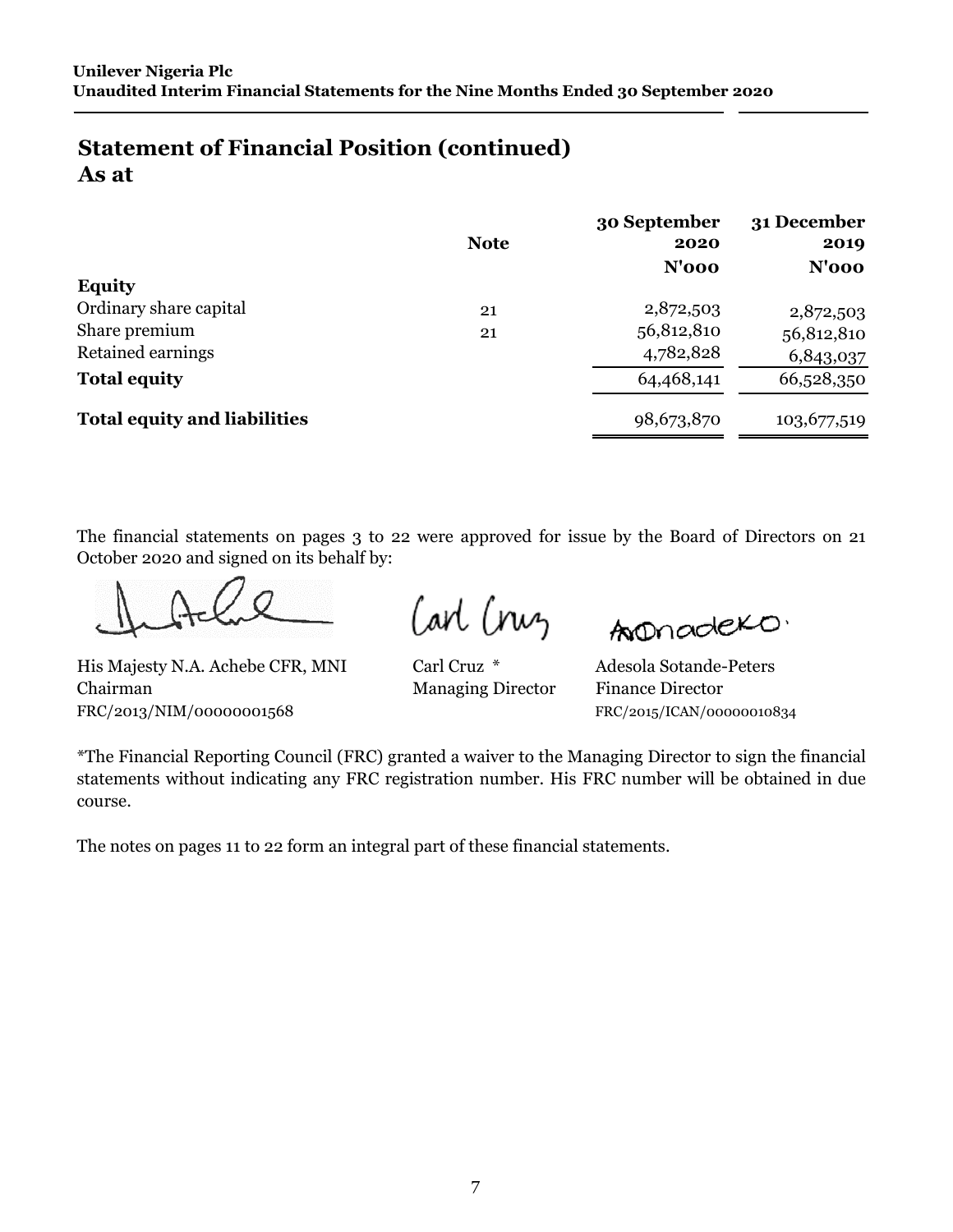# **Statement of Changes in Equity Nine Months Ended 30 September 2020**

|                                                                                                   | <b>Share</b><br>capital<br><b>N'000</b> | <b>Share</b><br>premium<br><b>N'000</b> | <b>Retained</b><br>earnings<br>$N'$ 000 | <b>Total</b><br>$N'$ 000 |
|---------------------------------------------------------------------------------------------------|-----------------------------------------|-----------------------------------------|-----------------------------------------|--------------------------|
| Balance at 1 January 2019                                                                         | 2,872,503                               | 56,812,810                              | 23,104,230                              | 82,789,543               |
| Total comprehensive income for the                                                                |                                         |                                         |                                         |                          |
| Profit for the period                                                                             |                                         |                                         | 540,689                                 | 540,689                  |
| Other comprehensive income<br>Remeasurement on post employment<br>benefit obligations, net of tax |                                         |                                         |                                         |                          |
|                                                                                                   |                                         |                                         | 540,689                                 | 540,689                  |
| <b>Transactions with owners</b><br>Dividend declared                                              |                                         |                                         | (8,617,508)                             | (8,617,508)              |
| Balance at 30 September 2019                                                                      | 2,872,503                               | 56,812,810                              | 15,027,411                              | 74,712,724               |
| Balance at 1 January 2020                                                                         | 2,872,503                               | 56,812,810                              | 6,843,037                               | 66,528,350               |
| Total comprehensive income for the<br>period                                                      |                                         |                                         |                                         |                          |
| Loss for the period                                                                               |                                         |                                         | (2,060,209)                             | (2,060,209)              |
| Other comprehensive income<br>Remeasurement on post employment<br>benefit obligations, net of tax |                                         |                                         |                                         |                          |
|                                                                                                   |                                         |                                         | (2,060,209)                             | (2,060,209)              |
| <b>Transactions with owners</b><br>Dividend declared                                              |                                         |                                         |                                         |                          |
| Balance at 30 September 2020                                                                      | 2,872,503                               | 56,812,810                              | 4,782,828                               | 64,468,141               |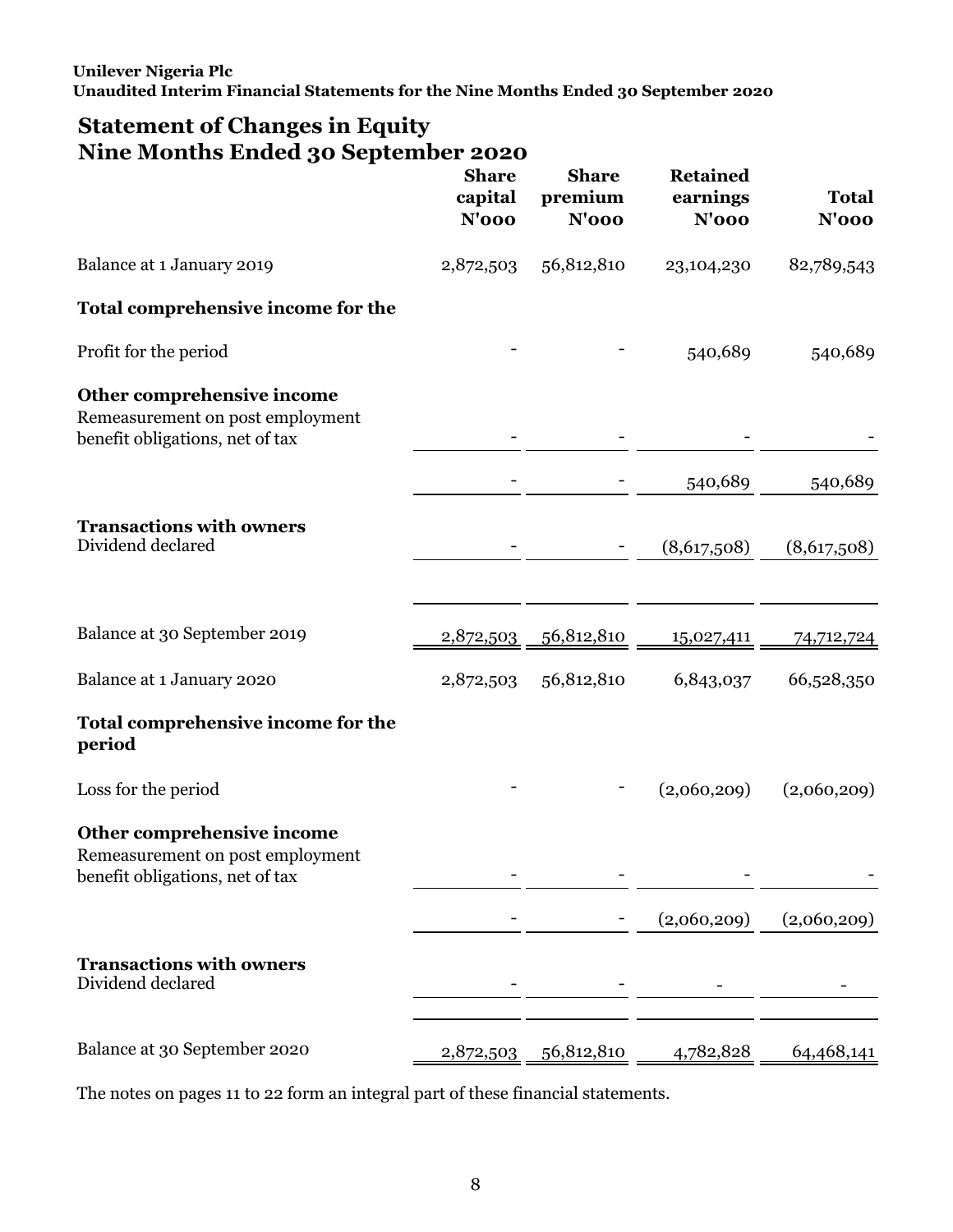# <span id="page-8-0"></span>**Statement of Cash Flows For nine months ended 30 September**

|                                                                                                                                                                      | <b>Note</b> | 2020<br>$N'$ 000                                  | 2019<br>$N'$ 000                                       |
|----------------------------------------------------------------------------------------------------------------------------------------------------------------------|-------------|---------------------------------------------------|--------------------------------------------------------|
| <b>Cash flows from operating activities</b>                                                                                                                          |             |                                                   |                                                        |
| Cash outflow from operations<br>Retirement benefits paid<br>Long service award obligations paid<br>Tax paid                                                          | 19          | (1,532,390)<br>(48, 476)<br>(12, 042)<br>(83,670) | (9,898,083)<br>(1,831,320)<br>(41, 645)<br>(4,168,785) |
| Net cash used in operating activities                                                                                                                                |             | (1,676,578)                                       | (15,939,834)                                           |
| <b>Cash flows from investing activities</b><br>Interest received<br>Purchase of property, plant and equipment<br>Proceeds from sale of property, plant and equipment | 12          | 349,218<br>(594, 882)                             | 1,847,892<br>(3,986,912)                               |
| Net cash used in investing activities                                                                                                                                |             | (245, 664)                                        | (2,139,020)                                            |
| <b>Cash flows from financing activities</b><br>Repayment of long-term loan<br>Interest payment<br>Dividend paid                                                      |             |                                                   | (274)<br>(442,726)<br>(8,617,508)                      |
| Net cash used in financing activities                                                                                                                                |             |                                                   | (9,060,508)                                            |
| Decrease in cash and cash equivalents<br>Cash and cash equivalents at the beginning of the period<br>Cash and cash equivalents at the end of the                     |             | (1,922,242)<br>35,458,553                         | (27, 139, 362)<br>57, 144, 182                         |
| period                                                                                                                                                               | 15          | 33,536,311                                        | 30,004,820                                             |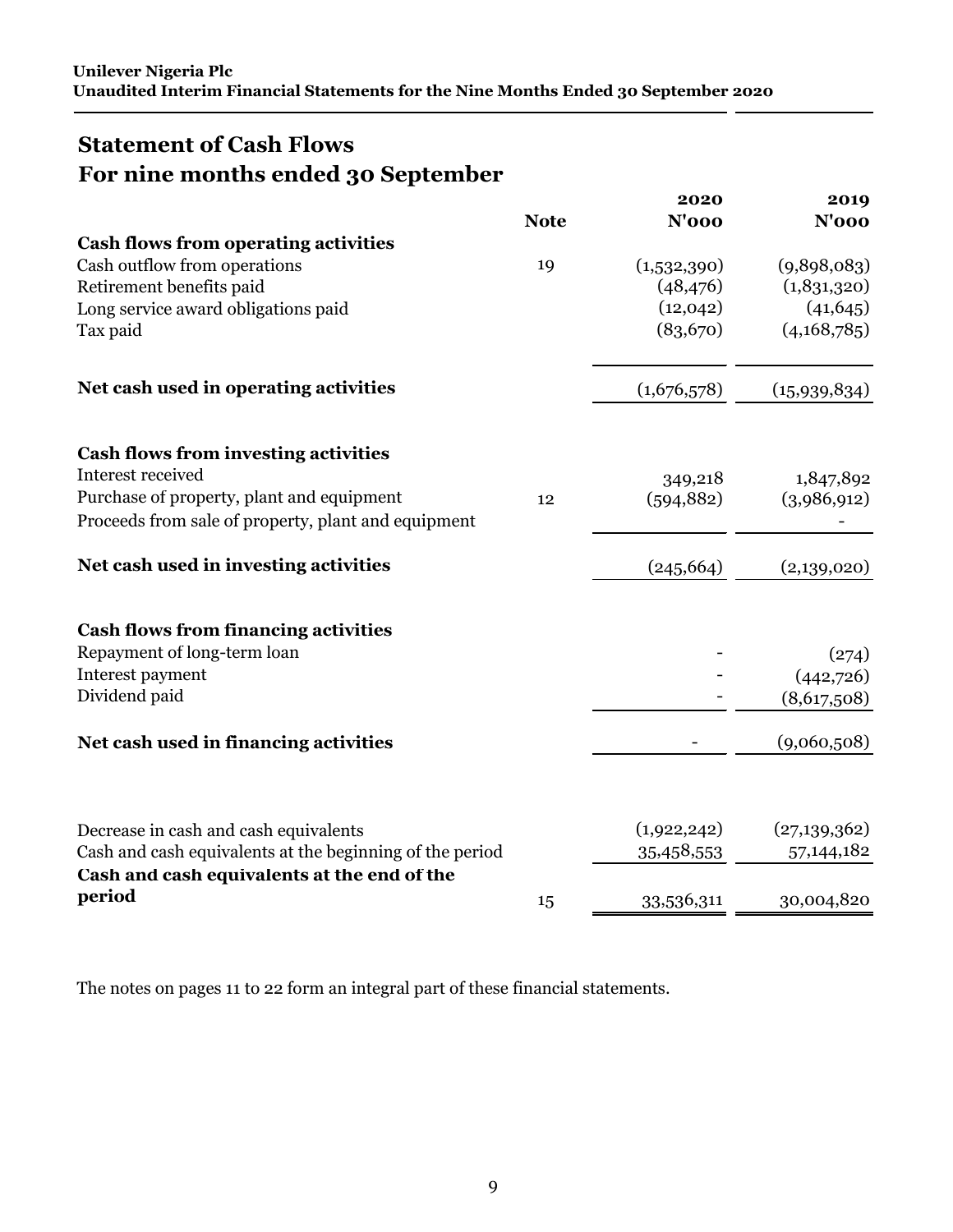<span id="page-9-0"></span>

| Notes to the financial statements        | Page      |
|------------------------------------------|-----------|
| General information                      | 11        |
| Dealings in Unilever Nigeria Plc. Shares | 11        |
| Basis of preparation                     | 11        |
| Significant accounting policies          | $11 - 12$ |
| Estimates                                | 13        |
| Financial risk management                | $13 - 14$ |
| Segment reporting                        | $15 - 16$ |
| Marketing and administrative expenses    | 16        |
| Other income                             | 17        |
| Finance income                           | 17        |
| Finance cost                             | 17        |
| Income taxes                             | 17        |
| Property, plant and equipment            | 18        |
| Inventories                              | 19        |
| Trade and other receivables              | 19        |
| Cash and cash equivalents                | 19        |
| Trade and other payables                 | 19        |
| Retirement benefit obligations           | 20        |
| Loans and borrowings                     | 20        |
| Cash flows from operating activities     | 20        |
| Related party transactions               | 21        |
| Share capital and premium                | 22        |
| Subsequent events                        | 22        |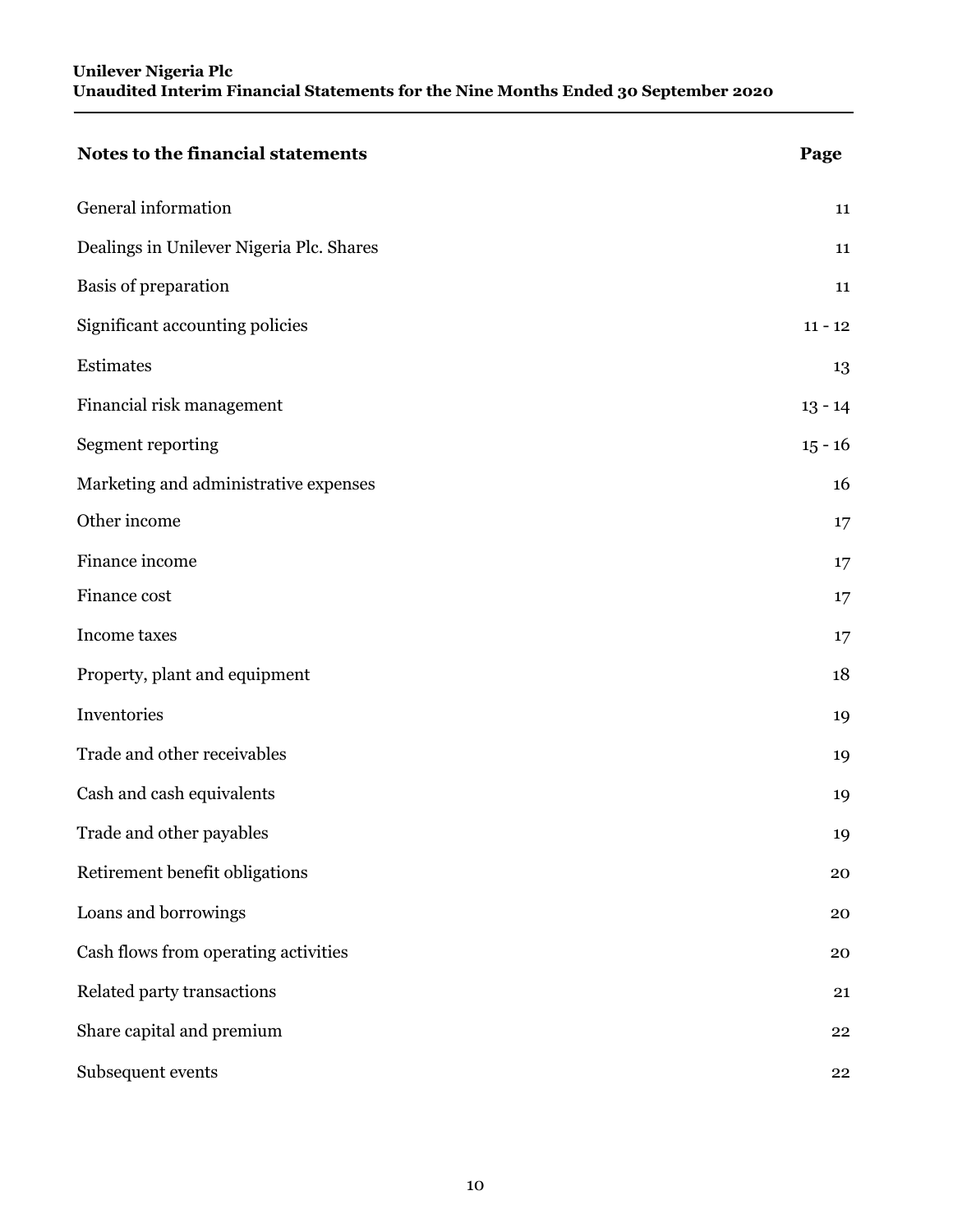#### <span id="page-10-0"></span>**1. General information**

 are listed on the Nigerian Stock Exchange (NSE). Unilever Nigeria Plc. is incorporated in Nigeria as a public limited liability company under the Companies and Allied Matters Act (CAP C20) Laws of the Federation of Nigeria, 2004 and is domiciled in Nigeria. The company's shares

 Beauty and personal care products. It has manufacturing sites in Oregun, Lagos State and Agbara, Ogun State. The company is principally involved in the manufacture and marketing of Foods and refreshments, Home care and

#### **2. Dealings in Unilever Nigeria Plc. Shares**

 exacting than the required standard set out in the rules of the Nigerian Stock Exchange. The Company has adopted a code of conduct regarding securities transactions by its directors on terms no less

 regarding securities transactions by directors. Having made specific enquiry of all directors, Unilever Nigeria Plc directors have complied with the required standard set out in the rules of the Nigerian Stock Exchange and in the Unilever Nigeria Plc code of conduct

#### **3. Basis of preparation**

These interim financial statements for the the period ended 30 September 2020 have been prepared in accordance

with IAS 34, 'Interim financial reporting'. The interim financial statements should be read in conjunction with the

annual financial statements for the year ended 31 December 2019, which have been prepared in accordance with

International Financial Reporting Standards (IFRS) as issued by the International Accounting Standards Board.

#### **4. Significant accounting policies**

The accounting policies adopted are consistent with those of the previous audited financial year.

#### **4.1 New Accounting Standards**

The Company initially applied IFRS 16 Leases from 1 January 2019. A number of other new standards are also

effective from 1 January 2019 but they do not have a material effect on the Company's financial statements.

 interpretations. The details of the changes in accounting policies are disclosed below. The Company applied IFRS 16 using the modified retrospective approach, under which the cumulative effect of initial application is recognised in retained earnings at 1 January 2019. Accordingly, the comparative information presented for 2018 is not restated – i.e. it is presented, as previously reported, under IAS 17 and related

#### **Definition of a lease**

 contains a lease based on the definition of a lease. Previously, the Company determined at contract inception whether an arrangement was or contained a lease under IFRIC 4 Determining whether an Arrangement contains a Lease. The Company now assesses whether a contract is or

#### **Definition of a lease (Continued)**

 a lease under IFRS 16. Therefore, the definition of a lease under IFRS 16 was applied only to contracts entered into or changed on or after 1 January 2019. On transition to IFRS 16, the Company elected to apply the practical expedient to grandfather the assessment of which transactions are leases. The Company applied IFRS 16 only to contracts that were previously identified as leases. Contracts that were not identified as leases under IAS 17 and IFRIC 4 were not reassessed for whether there is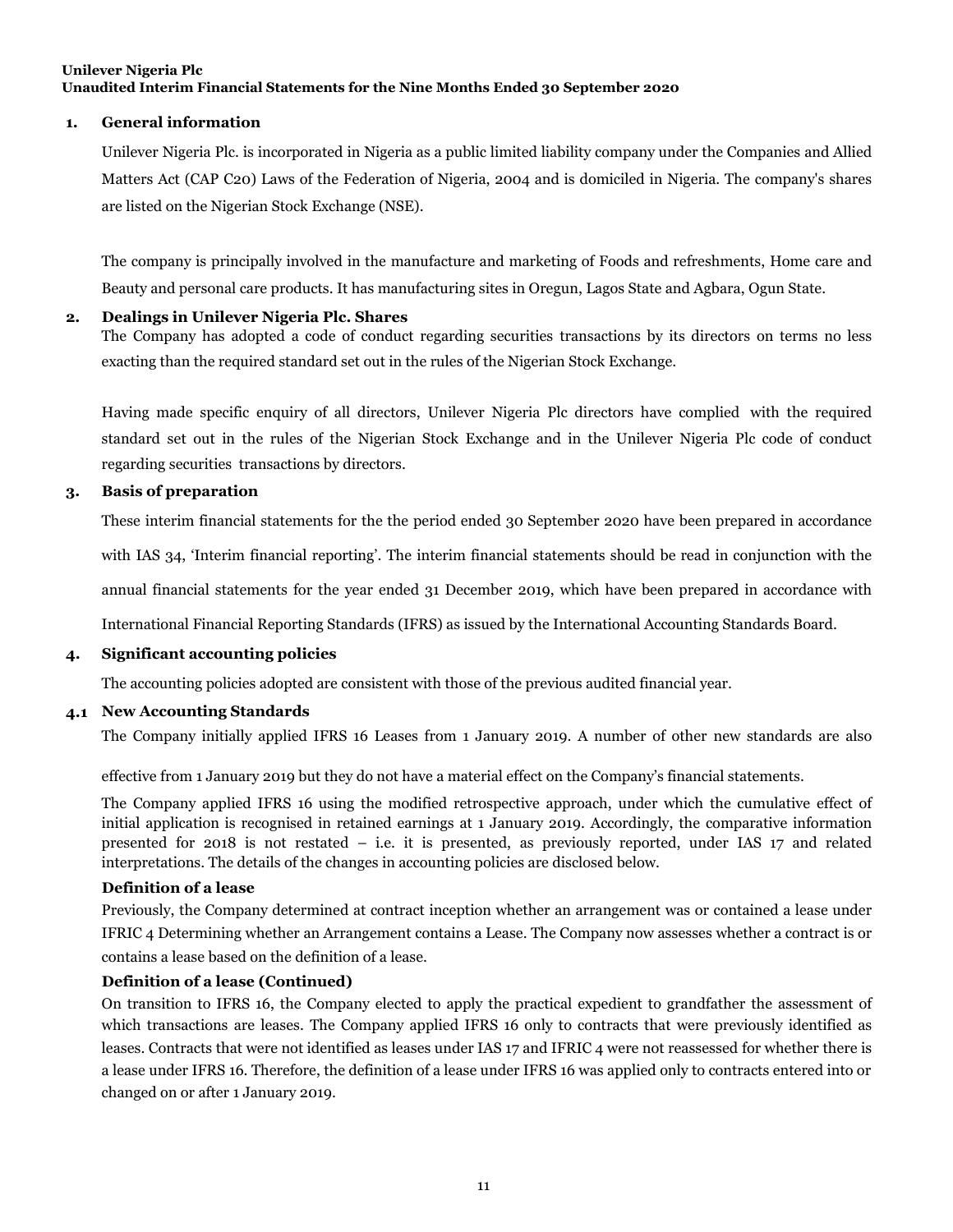#### <span id="page-11-0"></span>**As a lessee**

 use assets and lease liabilities for most of these leases – i.e. these leases are on-balance sheet. As a lessee, the Company leases consist mainly of warehouses. The Company previously classified leases as operating or finance leases based on its assessment of whether the lease transferred significantly all of the risks and rewards incidental to ownership of the underlying asset to the Company. Under IFRS 16, the Company recognises right-of-

 consideration in the contract to each lease component on the basis of its relative stand-alone price. At commencement or on modification of a contract that contains a lease component, the Company allocates the

 lease and associated non-lease components as a single lease component. However, for leases of property, the Company has elected not to separate non-lease components and account for the

#### *Leases classified as operating leases under IAS 17*

 incremental borrowing rate of 17.5% as at 1 January 2019. Right-of-use assets are measured at either: Previously, the Company classified property leases as operating leases under IAS 17. On transition, for these leases, lease liabilities were measured at the present value of the remaining lease payments, discounted at the Company's

 largest property lease; or – their carrying amount as if IFRS 16 had been applied since the commencement date, discounted using the Company's incremental borrowing rate at the date of initial application: the Company applied this approach to its

 Company applied this approach to all other leases. – an amount equal to the lease liability, adjusted by the amount of any prepaid or accrued lease payments: the

 is no indication that the right-of-use assets are impaired. The Company has tested its right-of-use assets for impairment on the date of transition and has concluded that there

 operating leases under IAS 17. In particular, the Company: The Company used a number of practical expedients when applying IFRS 16 to leases previously classified as

– did not recognise right-of-use assets and liabilities for leases for which the lease term ends within 12 months of the date of initial application;

– did not recognise right-of-use assets and liabilities for leases of low value assets (e.g. IT equipment);

- excluded initial direct costs from the measurement of the right-of-use asset at the date of initial application; and
- used hindsight when determining the lease term.

#### **5. Estimates**

 income and expense. Actual results may differ from these estimates. The preparation of interim financial statements requires management to make judgements, estimates and assumptions that affect the application of accounting policies and the reported amounts of assets and liabilities,

 applied to the financial statements for the year ended 31 December 2019. In preparing these condensed interim financial statements, the significant judgements made by management in applying the group's accounting policies and the key sources of estimation uncertainty were the same as those that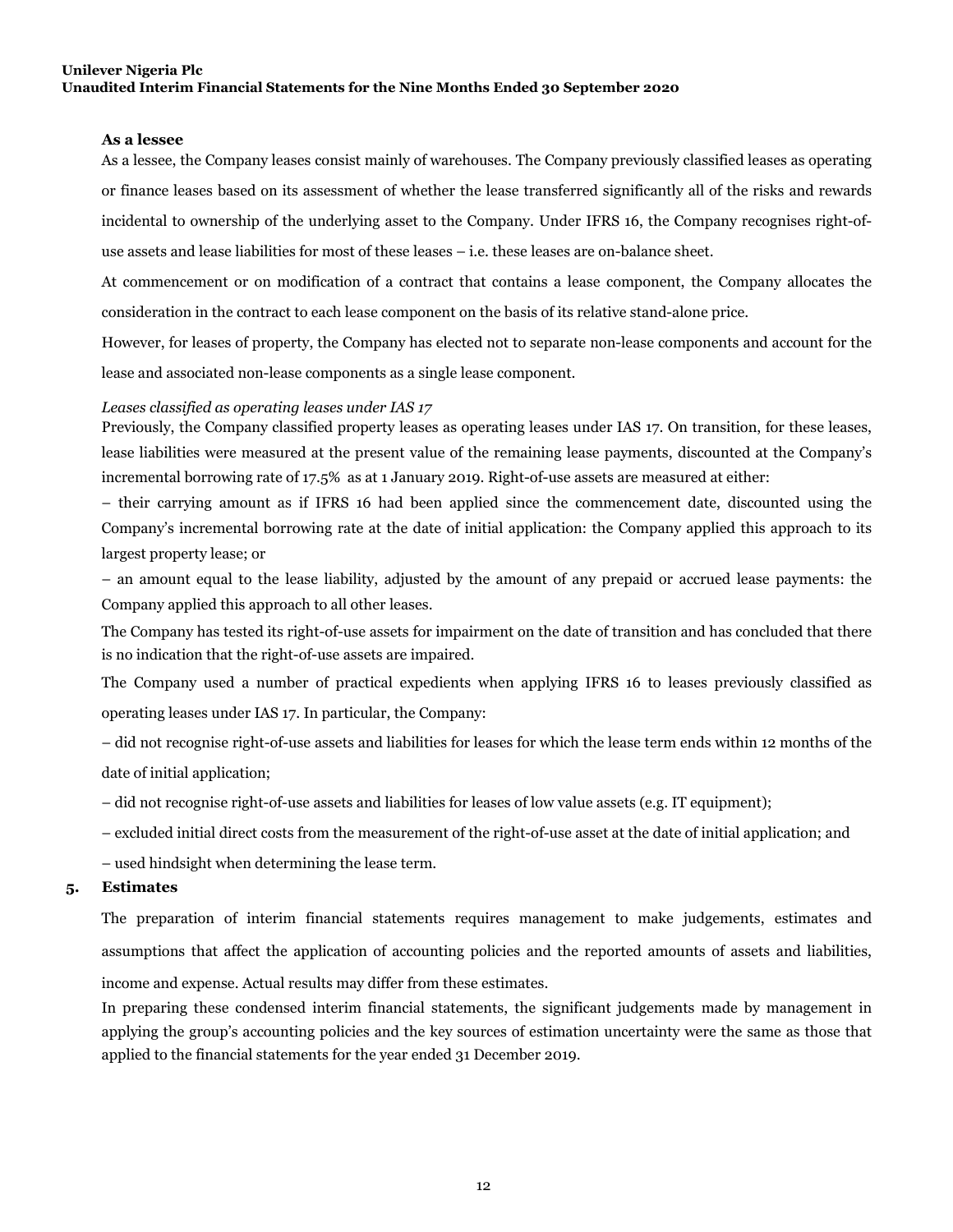#### <span id="page-12-0"></span> **6. Financial risk management**

#### **Financial risk factors**

 and seeks to minimise potential adverse effects on Unilever's financial performance. Unilever's activities expose it to a variety of financial risks: market risk (foreign exchange risk), credit risk and liquidity risk. Unilever's overall risk management programme focuses on the unpredictability of financial markets

Risk management is carried out by a Treasury Department under policies approved by Board of Directors. Unilever's Treasury Department identifies, evaluates and manages financial risks in close co-operation with Unilever's operating units. The Board provides written principles for overall risk management, as well as written policies covering specific areas, such as foreign exchange risk, credit risk, use of derivative financial instruments and nonderivative financial instruments, and investment of excess liquidity. These policies are mostly Unilever Global Policies adopted for local use.

 since year end or in any risk management policy. The condensed interim financial statements do not include all financial risk management information and disclosures required in the annual financial statements; they should be read in conjunction with the Company's annual financial statements as at 31 December 2019. There have been no changes in the risk management structure

- **6.1. Financial risk factors**
- *(a) Market risk*
- (i) Currency risk Transactions in foreign currency

Unilever is exposed to foreign exchange risk arising from various currency exposures. The currencies in which these transactions are primarily denominated are US dollars, Pound sterling, Euro and Rand. The currency risk is the risk that the fair value of future cash flows of a financial instrument will fluctuate due to changes in foreign exchange rates.

The Company manages this risk mainly by hedging foreign exchange currency contracts.

(ii) Cash flow and fair value interest rate risk

Unilever's interest rate risk arises from bank overdrafts and bank loans. Overdrafts issued at variable rates expose Unilever to cash flow interest rate risk. Borrowings issued at fixed rates expose Unilever to fair value interest rate risk.

Unilever analyses its interest rate exposure on a dynamic basis. Various scenarios are simulated taking into consideration refinancing, renewal of existing positions and alternative financing. Based on these scenarios, Unilever calculates the impact on profit and loss of a defined interest rate shift. For each simulation, the same interest rate shift is used for all currencies. The scenarios are run only for liabilities that represent the major interest-bearing positions.

*(b) Credit risk* 

 to meet its contractual obligations, and arises principally from the Company's receivables from customers Credit risk is the risk of financial loss to the Company if a customer or a counterparty to a financial instrument fails

Concentration of credit risk with respect to trade receivables is limited, due to the Company's customer base being diverse. Credit terms for customers are determined on individual basis. Credit risk relating to trade receivables is managed by reference to the customers' credit limit, inventory balance, cash position and secondary sales to final consumers.

The carrying amounts of financial assets and contract assets represent the maximum credit exposure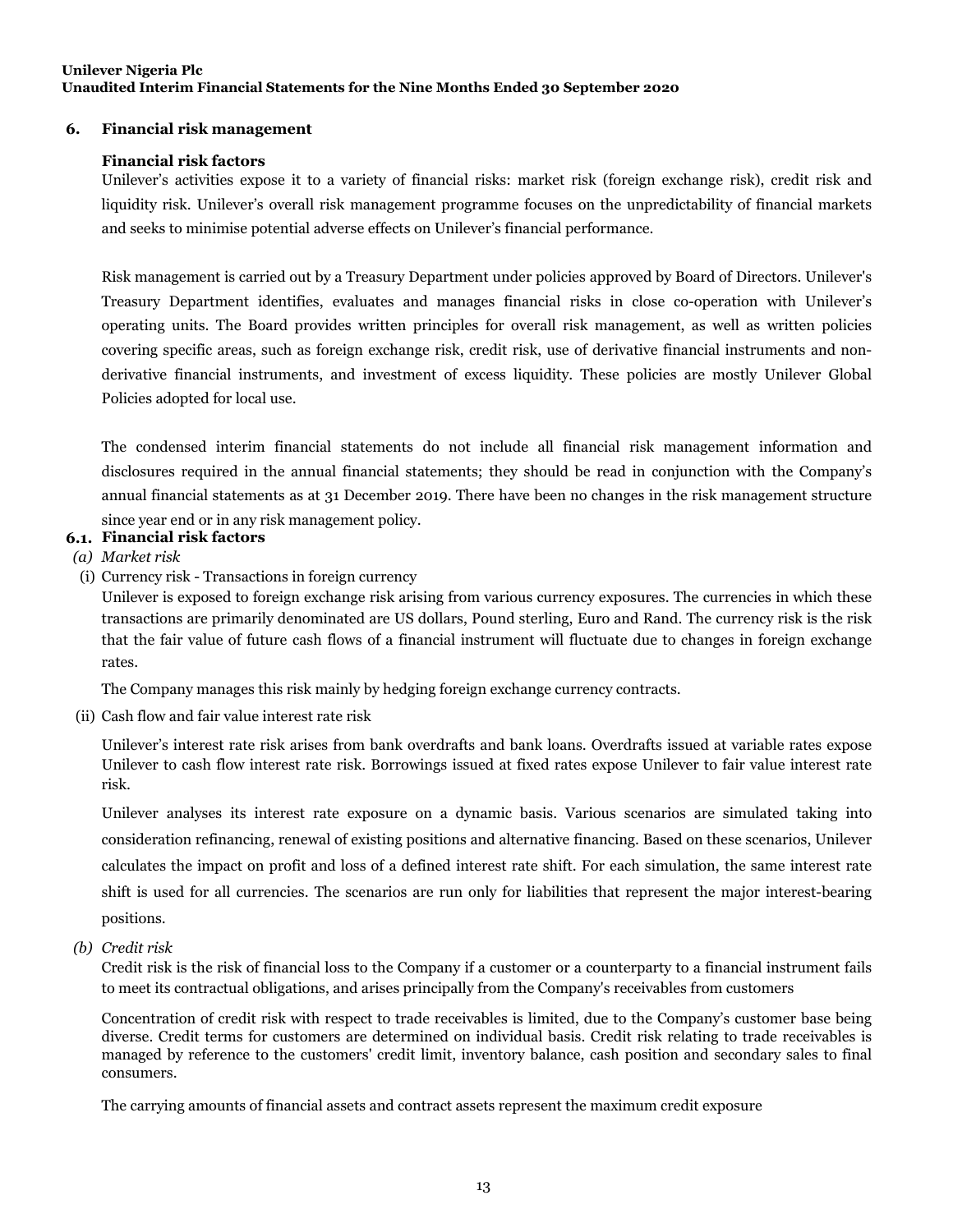#### <span id="page-13-0"></span>*(c) Liquidity risk*

 impair investor confidence and also restrict Unilever's ability to raise funds. Liquidity risk is the risk that Unilever will face difficulty in meeting its obligations associated with its financial liabilities. Unilever's approach to managing liquidity is to ensure that it will have sufficient funds to meet its liabilities when due without incurring unacceptable losses. In doing this management considers both normal and stressed conditions. A material and sustained shortfall in our cash flow could undermine Unilever's credibility,

 institutions through short-term and long-term credit facilities. Cash flow from operating activities provides the funds to service the financing of financial liabilities on a day-to-day basis. Unilever seeks to manage its liquidity requirements by maintaining relationships with different financial

 Unilever's debt financing plans, covenant compliance and compliance with gearing ratios. Cash flow forecasting is performed in Unilever. Unilever's finance team monitors rolling forecasts of Unilever's liquidity requirements to ensure it has sufficient cash to meet operational needs while maintaining sufficient headroom on its undrawn committed borrowing facilities at all times so that Unilever does not breach borrowing limits or covenants (where applicable) on any of its borrowing facilities. Such forecasting takes into consideration

 maintaining access to bank lending which are renewable annually. Where current libilities exceed current assets, the Company seeks to manage its liquidity requirements by

At the reporting date, Unilever held cash in bank was N33.5 billion (2019: N30.0billion).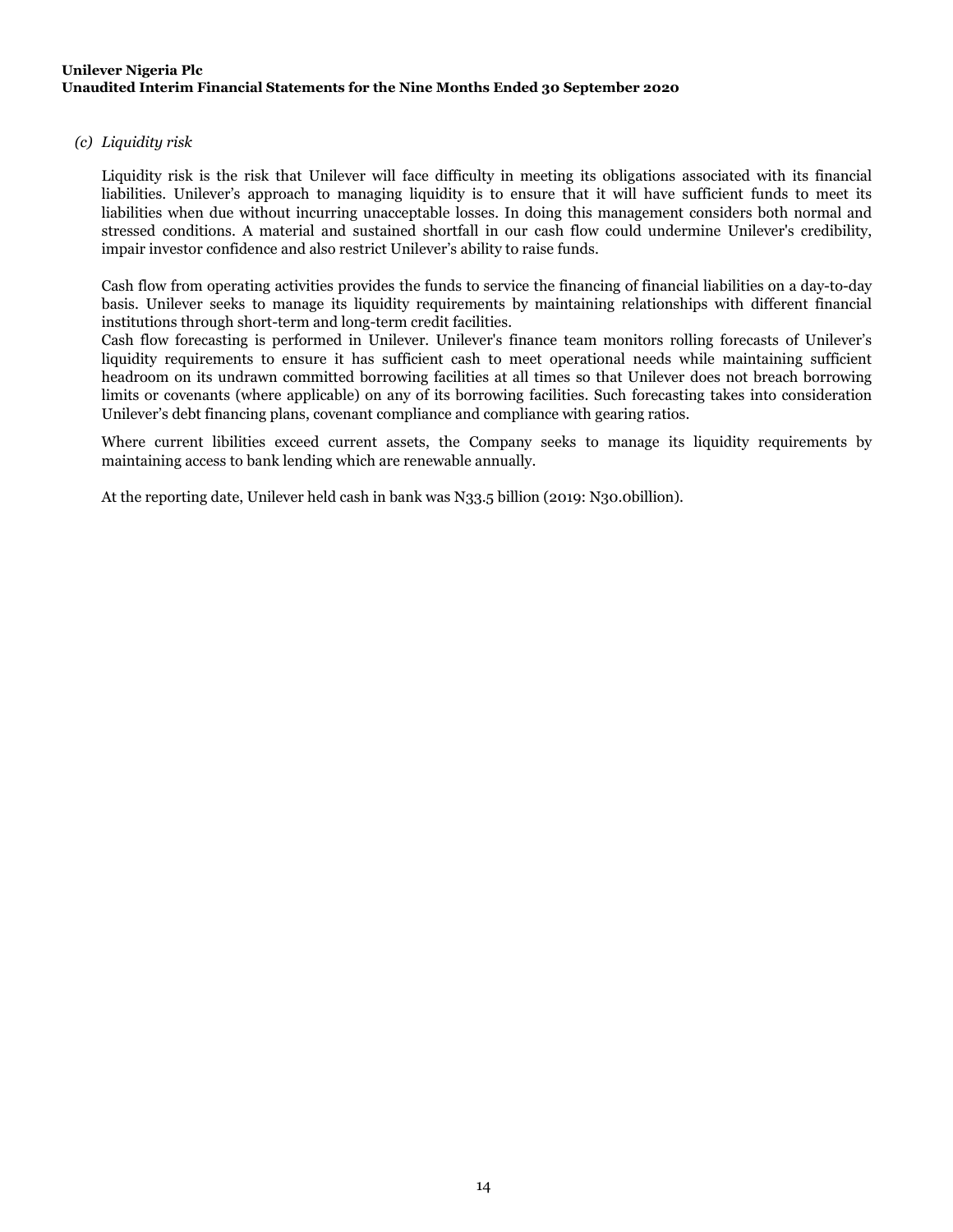### **6. Segment reporting**

The chief operating decision-maker has been identified as the Leadership Team (LT) of Unilever Nigeria Plc. The Leadership Team reviews Unilever's monthly financial and operational information in order to assess performance and allocate resources. Management has determined the operating segments based on these reports. The Leadership Team consider the business from a product category perspective. Unilever is segmented into Food Products (FP), Home & Personal

Foods – including sale of tea and savoury.

Home & Personal Care – including sale of skin care and oral care products, fabric care and household cleaning

There are no intersegmental sales and Nigeria is the company's primary geographical segment as it comprises 98% of the company's sales.

The Leadership Team assesses the performance based on operating profits for each operating segment that is reviewed. Total financing (including interest income and expense), income taxes and retirement benefit obligations are managed on an entity-wide basis and are not allocated to operating segments.

|                                  | Food<br><b>Products</b> | Home<br>& Personal<br>Care | <b>Total</b> |
|----------------------------------|-------------------------|----------------------------|--------------|
| 3 months ended 30 September 2020 | $N'$ 000                | $N'$ 000                   | $N'$ 000     |
| Revenue                          | 9,827,906               | 7,567,560                  | 17,395,466   |
| Depreciation and amortisation    | (494,088)               | (380, 451)                 | (874, 539)   |
| Segmental operating loss         | (818, 416)              | (630,187)                  | (1,448,603)  |
| Finance income                   | 19,571                  | 15,069                     | 34,640       |
| Finance cost                     | (349, 604)              | (269, 198)                 | (618, 802)   |
| Loss before taxation             |                         |                            | (2,032,765)  |
| 3 months ended 30 September 2019 | $N'$ 000                | $N'$ 000                   | $N'$ 000     |
| Revenue                          | 5,319,549               | 3,650,735                  | 8,970,284    |
| Depreciation and amortisation    | 431,832                 | 296,360                    | 728,192      |
| Segmental operating loss         | (2,752,203)             | (1,888,800)                | (4,641,002)  |
| Finance income                   | 383,079                 | 262,902                    | 645,981      |
| Finance cost                     | (50, 650)               | (34,760)                   | (85, 410)    |
| Loss before taxation             |                         |                            | (4,080,432)  |
| 9 months ended 30 September 2020 | $N'$ 000                | <b>N'000</b>               | $N'$ 000     |
| Revenue                          | 25,095,554              | 19,637,249                 | 44,732,803   |
| Depreciation and amortisation    | 1,357,698               | 1,062,397                  | 2,420,095    |
| Segmental operating loss         | (1,604,257)             | (1,255,330)                | (2,859,587)  |
| Finance income                   | 314,619                 | 246,189                    | 560,808      |
| Finance cost                     | (168,744)               | (132, 042)                 | (300, 786)   |
| Profit before taxation           |                         |                            | (2,599,565)  |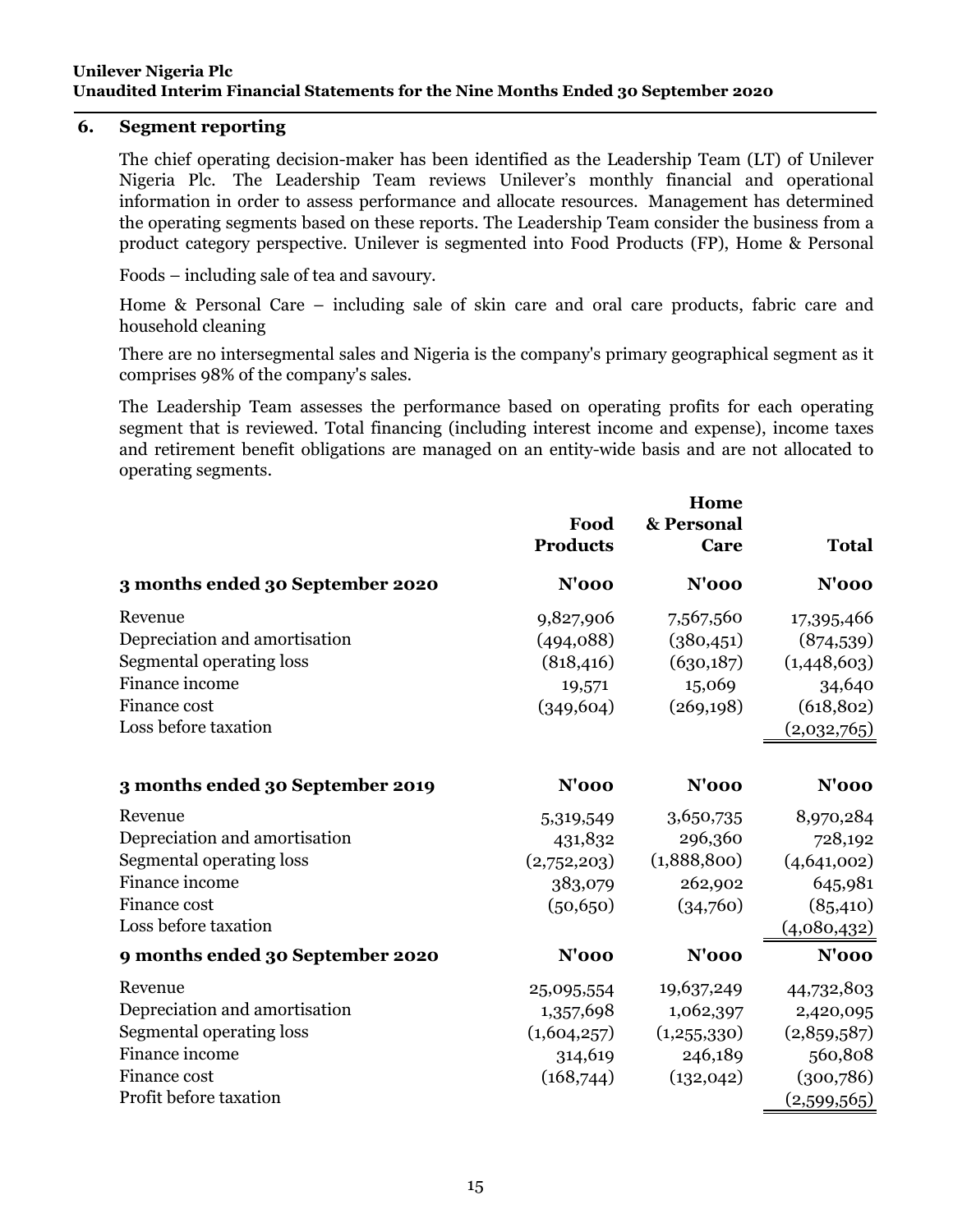## <span id="page-15-0"></span>**Unilever Nigeria Plc**

**Unaudited Interim Financial Statements for the Nine Months Ended 30 September 2020** 

| 9 months ended 30 September 2019 | Food<br><b>Products</b><br>$N'$ 000 | Home<br>& Personal<br>Care<br>$N'$ 000 | <b>Total</b><br>$N'$ 000 |
|----------------------------------|-------------------------------------|----------------------------------------|--------------------------|
| Revenue                          | 26,675,348                          | 24,952,435                             | 51,627,783               |
| Depreciation and amortisation    | 1,096,073                           | 1,025,280                              | 2,121,353                |
| Segmental operating loss         | (391, 640)                          | (366,345)                              | (757, 985)               |
| Finance income                   | 954,780                             | 893,112                                | 1,847,892                |
| Finance cost                     | (228,750)                           | (213,976)                              | (442,726)                |
| Profit before taxation           |                                     |                                        | 647,180                  |

### **Turnover over by geographical location**

|                                  | <b>Domestic</b><br>(within<br>Nigeria)<br>$N'$ 000 | <b>Export</b><br>(outside<br>Nigeria)<br>$N'$ 000 | <b>Total</b><br>N'ooo |
|----------------------------------|----------------------------------------------------|---------------------------------------------------|-----------------------|
| 3 months ended 30 September 2020 | 17,137,750                                         | 257,716                                           | 17,395,466            |
| 3 months ended 30 September 2019 | 8,536,624                                          | 433,660                                           | 8,970,284             |
| 9 months ended 30 September 2020 | 43,851,323                                         | 881,480                                           | 44,732,803            |
| 9 months ended 30 September 2019 | 50,670,661                                         | 957,122                                           | 51,627,783            |

The Company recognises revenue at a point in time when it transfers control over a product or service to a customer.

# **7. Marketing and administrative expenses**

|                                                         | 2020<br>$N'$ 000                  | 2019<br>$N'$ 000                  |
|---------------------------------------------------------|-----------------------------------|-----------------------------------|
| Brand and marketing<br>Overheads<br><b>Service Fees</b> | 2,699,058<br>6,031,683<br>898,670 | 2,073,030<br>4,497,420<br>996,477 |
|                                                         | 9,629,411                         | 7,566,927                         |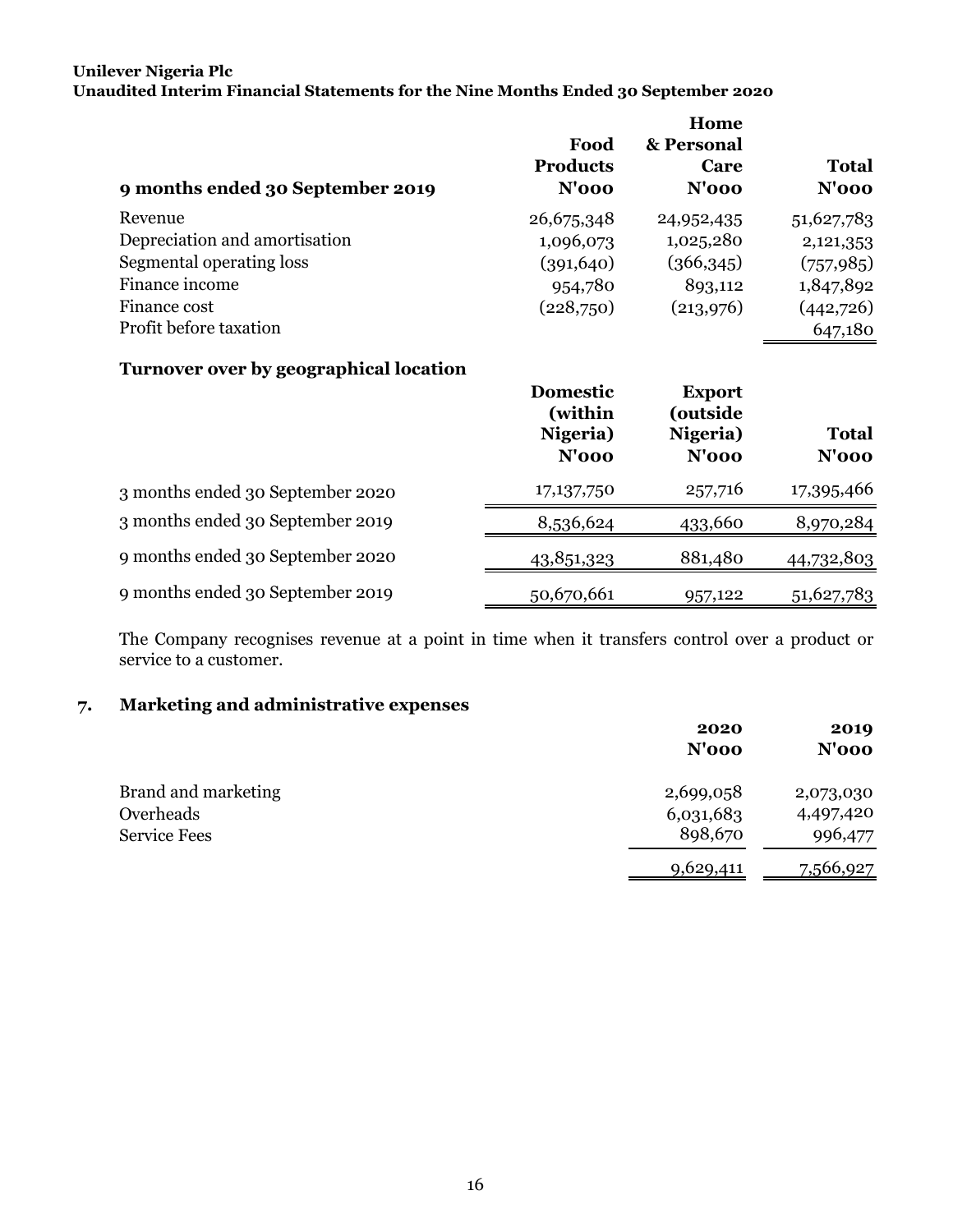### <span id="page-16-0"></span>**8. Other income**

|                                                                                                                  | 2020<br>$N'$ 000 | 2019<br>$N'$ 000  |
|------------------------------------------------------------------------------------------------------------------|------------------|-------------------|
| Gain/ (loss) on sale of property plant and equipment<br>Transitional Service/Toll Manufacturing Agreement income | -<br>36,173      | (4,870)<br>48,688 |
|                                                                                                                  | 36,173           | 43,818            |

**8(i)** Effective 1 July 2018, Unilever Nigeria sold its Spreads business (Blueband margarine) and all the assets attached to the business to Sigma Bidco B.V, an entity incorporated by KKR & Co LP. The entity is incorporated in Nigeria as Sigma Silver Foods (Upfield Foods) Nigeria Limited. A Transitional Service Arrangement is in place during which Unilever Nigeria would support Upfield Foods and earn an income.

### **9. Finance income**

|     |                                                         | 2020<br>$N'$ 000 | 2019<br>$N'$ 000 |
|-----|---------------------------------------------------------|------------------|------------------|
|     | Interest on call deposits and bank accounts             | 349,218          | 1,545,950        |
|     | Net gain on re-measurement of foreign currency balances |                  | 301,942          |
|     | Unwinding of lease liability                            | 211,590          |                  |
| 10. | <b>Finance cost</b>                                     | 560,808          | 1,847,892        |
|     |                                                         | 2020             | 2019             |
|     |                                                         | $N'$ 000         | $N'$ 000         |
|     | Net gain on re-measurement of foreign currency balances | 300,786          | 442,726          |
|     |                                                         | 300,786          | 442,726          |
|     |                                                         |                  |                  |

### **11. Income Taxes**

Income tax expense is recognised based on management's estimate of the weighted average annual income tax rate expected for the period. The estimated average tax rate used for the period ended 30 September 2020 is 22%.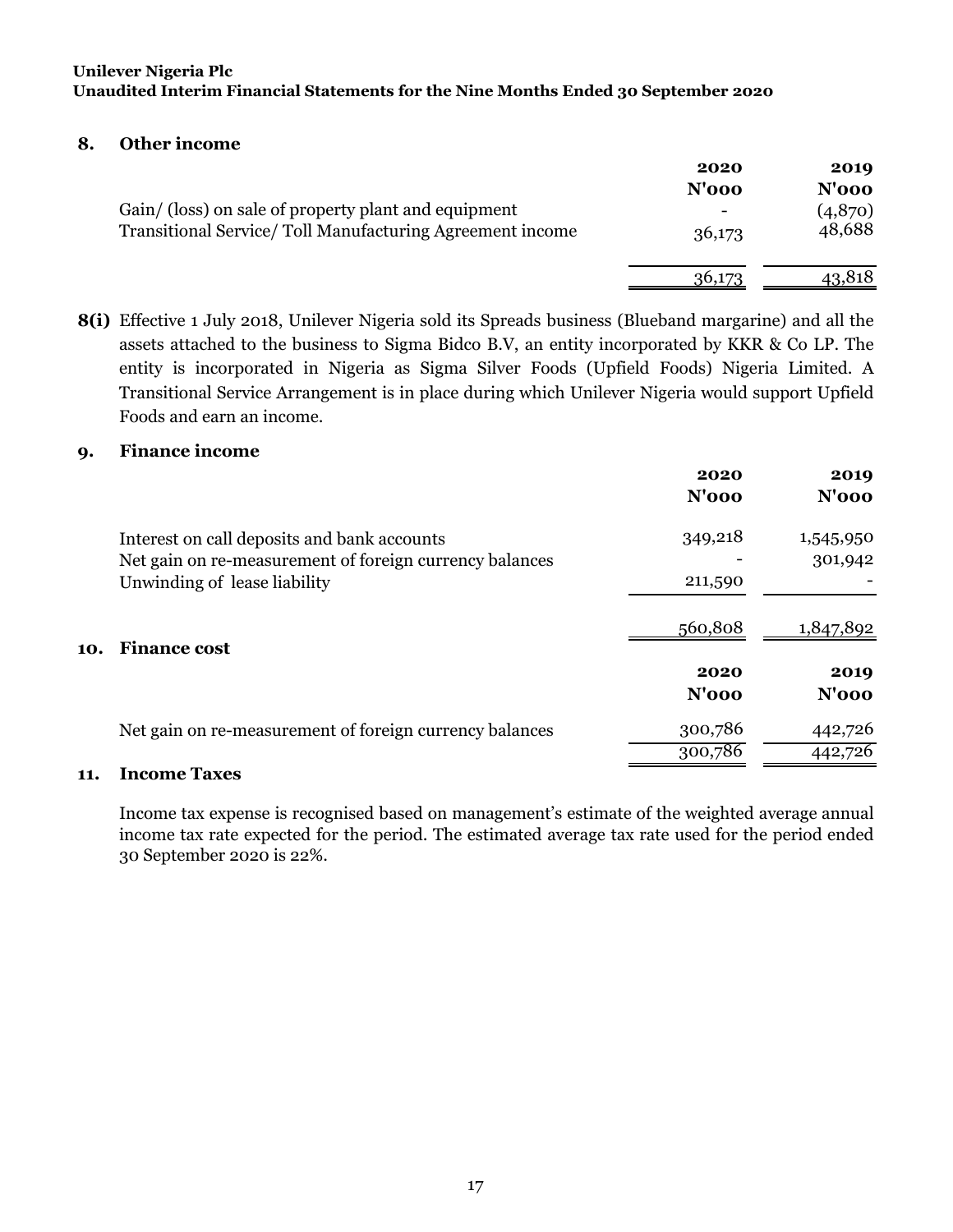## **12. Property, plant and equipment (PPE)**

|                                                                                      | Capital<br>work-in-<br>progress<br>$N'$ 000 | Lease<br>hold<br>land<br>$N'$ 000 | <b>Buildings</b><br>$N'$ 000      | Plant<br>and<br><b>N'000</b>                    | <b>Furniture</b><br>and<br>machinery equipment<br>$N'$ 000 | <b>Motor</b><br>vehicles<br>$N'$ 000          | <b>Total</b><br>$N'$ 000                             |
|--------------------------------------------------------------------------------------|---------------------------------------------|-----------------------------------|-----------------------------------|-------------------------------------------------|------------------------------------------------------------|-----------------------------------------------|------------------------------------------------------|
| <b>Cost</b>                                                                          |                                             |                                   |                                   |                                                 |                                                            |                                               |                                                      |
| 1 January 2019<br>Additions<br>Transfers<br>Write-offs<br>Disposals                  | 4,248,206<br>5,378,115<br>(4, 110, 144)     | 433,640                           | 9,796,890<br>1,132,956<br>625,758 | 29,425,228<br>3,063,745<br>(1,553,600)<br>(639) | 2,106,118<br>214,960<br>(57,231)<br>(324, 499)             | 1,311,067<br>205,681<br>(11,006)<br>(145,578) | 47,321,149<br>6,511,071<br>(1,621,837)<br>(470, 715) |
| At 31 December 2019<br>Additions<br>Disposals<br>Transfers                           | 5,516,177<br>594,882<br>(4,691,973)         | 433,640                           | 11,555,604<br>1,332,622           | 30,934,734<br>(62,059)<br>3,286,908             | 1,939,348<br>(152,798)<br>62,141                           | 1,360,164<br>(54,736)<br>10,302               | 51,739,667<br>594,882<br>(269, 592)                  |
| At 30 September 2020<br>Depreciation / impairment                                    | 1,419,085                                   | 433,640                           | 12,888,226                        | 34,159,584                                      | 1,848,692                                                  | 1,315,730                                     | 52,064,956                                           |
| <b>1 January 2019</b><br>Depreciation charge for the year<br>Write-offs<br>Disposals |                                             | 3,190                             | 1,580,429<br>663,347              | 14,354,314<br>3,183,082<br>(1,553,600)<br>(37)  | 934,953<br>169,555<br>(57,231)<br>(322, 305)               | 727,313<br>249,798<br>(11,006)<br>(139, 555)  | 17,600,199<br>4,265,782<br>(1,621,837)<br>(461,897)  |
| At 31 December 2019<br>Depreciation charge for the period<br>On disposals            |                                             | 3,190<br>3,345                    | 2,243,776<br>672,250              | 15,983,759<br>1,263,069<br>(53,837)             | 724,972<br>131,446<br>(80,217)                             | 826,550<br>183,424<br>(54,736)                | 19,782,247<br>2,253,534<br>(188,789)                 |
| At 30 September 2020                                                                 | $\blacksquare$                              | 6,535                             | 2,916,027                         | 17,192,992                                      | 776,202                                                    | 955,237                                       | 21,846,993                                           |
| Net book value:<br>At 1 January 2019                                                 | 4,248,206                                   | 430,450                           | 8,216,461                         | 15,070,914                                      | 1,171,165                                                  | 583,754                                       | 29,720,950                                           |
| At 31 December 2019                                                                  | 5,516,177                                   | 430,450                           | 9,311,828                         | 14,950,975                                      | 1,214,376                                                  | 533,614                                       | 31,957,420                                           |
| At 30 September 2020                                                                 | 1,419,085                                   | 427,105                           | 9,972,199                         | 16,966,592                                      | 1,072,489                                                  | 360,493                                       | 30,217,964                                           |

Included in the cost of building is right-of-use assets of N1.13bn related to leased properties that do not meet the definition of investment property.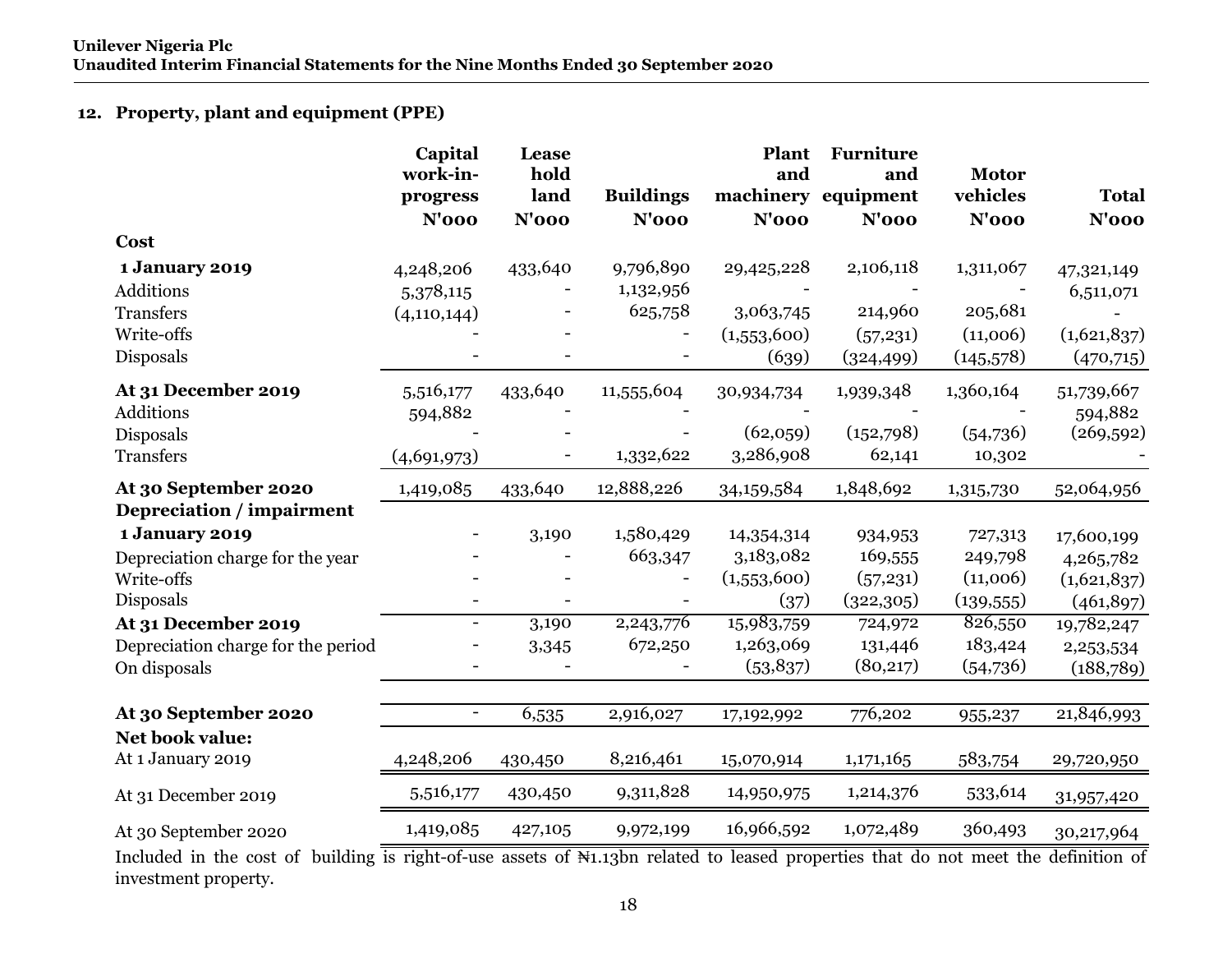# **13. Inventories**

|                                          | 2020<br>$N'$ 000 | 2019<br>$N'$ 000 |
|------------------------------------------|------------------|------------------|
| Raw and packaging materials              | 7,958,677        | 7,706,608        |
| Work in progress                         | 652,032          | 439,648          |
| Goods in transit                         | 128,688          | 738,405          |
| Finished goods                           | 3,009,974        | 1,882,189        |
| Engineering spares and other inventories | 688,921          | 841,131          |
| Right to recover returned goods          |                  | 261,314          |
|                                          | 12,438,292       | 11,869,295       |
| 14. Trade and other receivables          |                  |                  |
|                                          | 2020             | 2019             |

|                                                                                                                                          | $N'$ 000                                    | $N'$ 000                                                  |
|------------------------------------------------------------------------------------------------------------------------------------------|---------------------------------------------|-----------------------------------------------------------|
| Trade receivables: gross<br>Less impairment                                                                                              | 6,253,070<br>(2,461,254)                    | 11,125,550<br>(1,389,939)                                 |
| Trade receivables: net<br>Advances and prepayments<br>Unclaimed dividend held with registrar<br>Interest receivable<br>Other receivables | 3,791,816<br>4,728,520<br>13,608<br>942,146 | 9,735,611<br>1,973,480<br>991,333<br>152,015<br>1,631,827 |
| Due from related parties (Note 20(iii))<br>Deposit for imports                                                                           | 7,872,207<br>5,034,771<br>22,383,068        | 5,548,419<br>4,098,341<br>24,131,026                      |

Advances and prepayments include insurance premium and advances to vendors.

# **15. Cash and cash equivalents**

|                |                                                | 2020         | 2019         |
|----------------|------------------------------------------------|--------------|--------------|
|                |                                                | $N'$ 000     | <b>N'000</b> |
|                | Cash at bank and in hand                       | 25, 155, 406 | 13,505,227   |
| Fixed deposit  |                                                | 8,380,905    | 21,953,326   |
|                | Cash and bank balances                         | 33,536,311   | 35,458,553   |
|                | 16. Trade and other payables                   |              |              |
|                |                                                | 2020         | 2019         |
|                |                                                | $N'$ 000     | $N'$ 000     |
| Trade payables |                                                | 11,500,078   | 10,396,263   |
|                | Amount due to related companies (Note 20(iii)) | 7,072,224    | 9,773,293    |
|                | Dividend payable                               | 5,492,526    | 6,599,665    |
|                | <b>Accrued liabilities</b>                     | 2,052,334    | 2,123,247    |
|                | Accrued brand and marketing expenses           | 1,953,281    | 649,680      |
|                | Accrued shipping and freight charges           | 1,977,389    | 1,471,248    |
|                | Refund liabilities                             |              | 373,305      |
|                | Minimum tax payables                           | 317,670      | 317,670      |
|                | Non trade payables                             | 2,206,322    | 3,015,338    |
|                |                                                | 32,571,824   | 34,719,710   |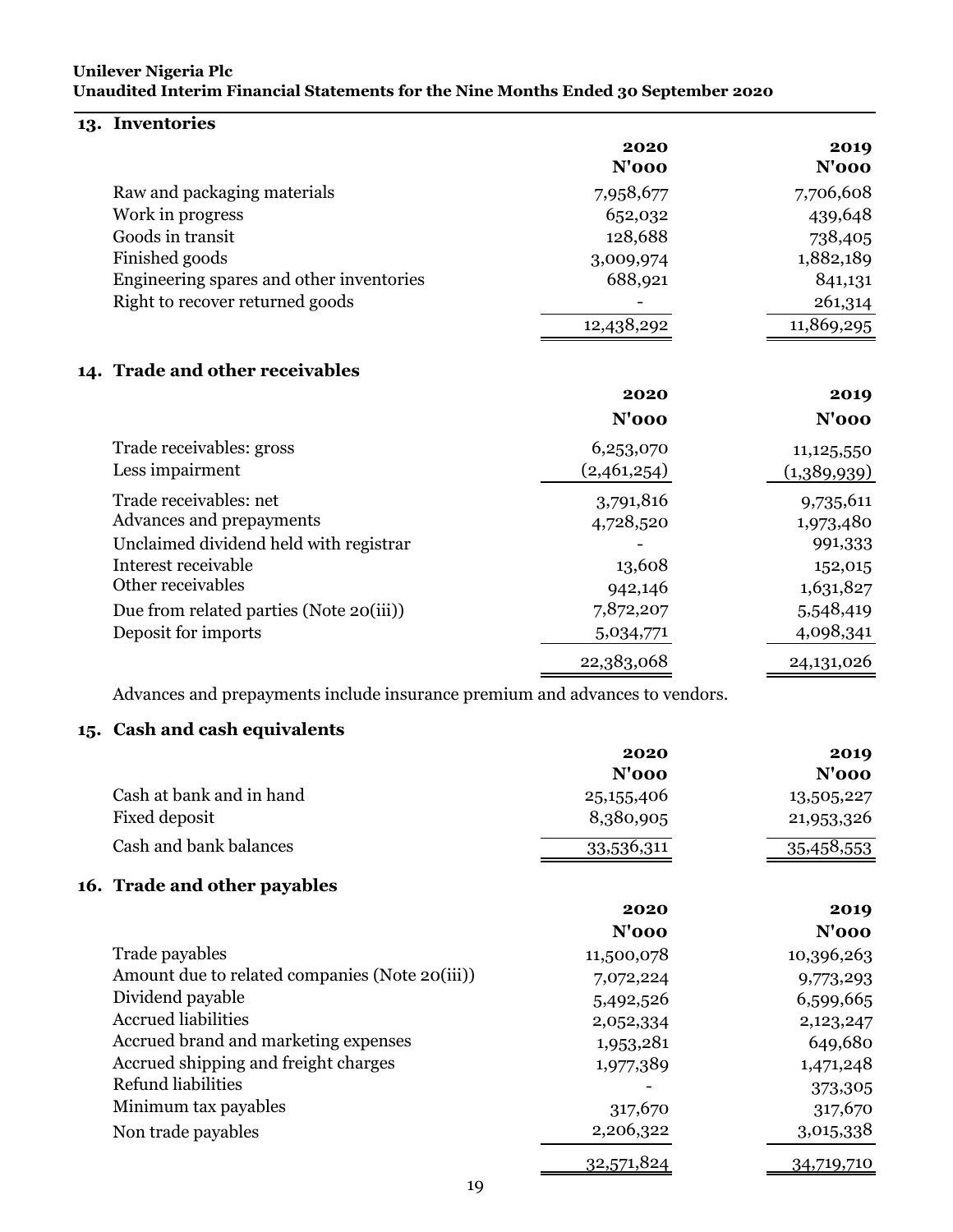## **17. Retirement benefit obligations**

The amounts recognised in the statement of financial position are determined as follows:

|                                                                                     | 2020<br>$N'$ 000           | 2019<br>$N'$ 000         |
|-------------------------------------------------------------------------------------|----------------------------|--------------------------|
| Present value of funded retirement benefit obligations<br>Fair value of plan assets | (1, 811, 519)<br>1,850,383 | (1,854,537)<br>1,889,829 |
| Retirement benefit surplus<br>Present value of unfunded retirement benefit          | 38,864                     | 35,292                   |
| obligations<br>Long service award obligations                                       | (414,079)<br>(365, 910)    | (422, 830)<br>(318,096)  |
| Net liability in the statement of financial position                                | (741, 125)                 | (705,634)                |

# **18. Loans and borrowings**

Loans and borrowings represent recognised lease liability relating to the present value of future lease payment on the Company's rented properties.

|                                                       | N'ooo                                    | N'ooo              |
|-------------------------------------------------------|------------------------------------------|--------------------|
|                                                       |                                          |                    |
|                                                       | 2020                                     | 2019               |
|                                                       | $N'$ 000                                 | $N'$ 000           |
| (Loss)/ profit before tax                             | (2,599,565)                              | 647,180            |
| Adjustment for non-cash items:                        |                                          |                    |
| - Depreciation of property, plant and equipment       | 2,253,534                                | 1,954,366          |
| - Loss on disposal of property, plant and equipment   | 80,803                                   | 64,434             |
| - Amortisation of intangible assets                   | 166,561                                  | 166,987            |
| - Unwinding of lease liability                        | (211,590)                                |                    |
| - Finance income                                      | (349, 218)                               | (1,847,892)        |
| - Finance expense                                     |                                          | 442,726            |
| - Net change in retirement benefit obligations        | 36,153                                   | 109,095            |
| - Change in employee loan receivable                  |                                          | 105,640            |
| - Long service award obligations                      | 59,856                                   | 63,044             |
| - Other employee benefits                             |                                          | 42,263             |
| Changes in working capital:                           |                                          |                    |
| - Decrease/ (increase) in trade and other receivables | 1,747,958                                | (4,577,657)        |
| - (Increase)/ decrease in inventory                   | (568,997)                                | 377,129            |
| - Decrease in trade and other payables                | (2, 147, 885)                            | (7,493,752)        |
| - Decrease in other non-current assets                |                                          | 48,353             |
| Cash flows generated from operating activities        |                                          | (9,898,083)        |
|                                                       | 19. Cash flows from operating activities | <u>(1,532,390)</u> |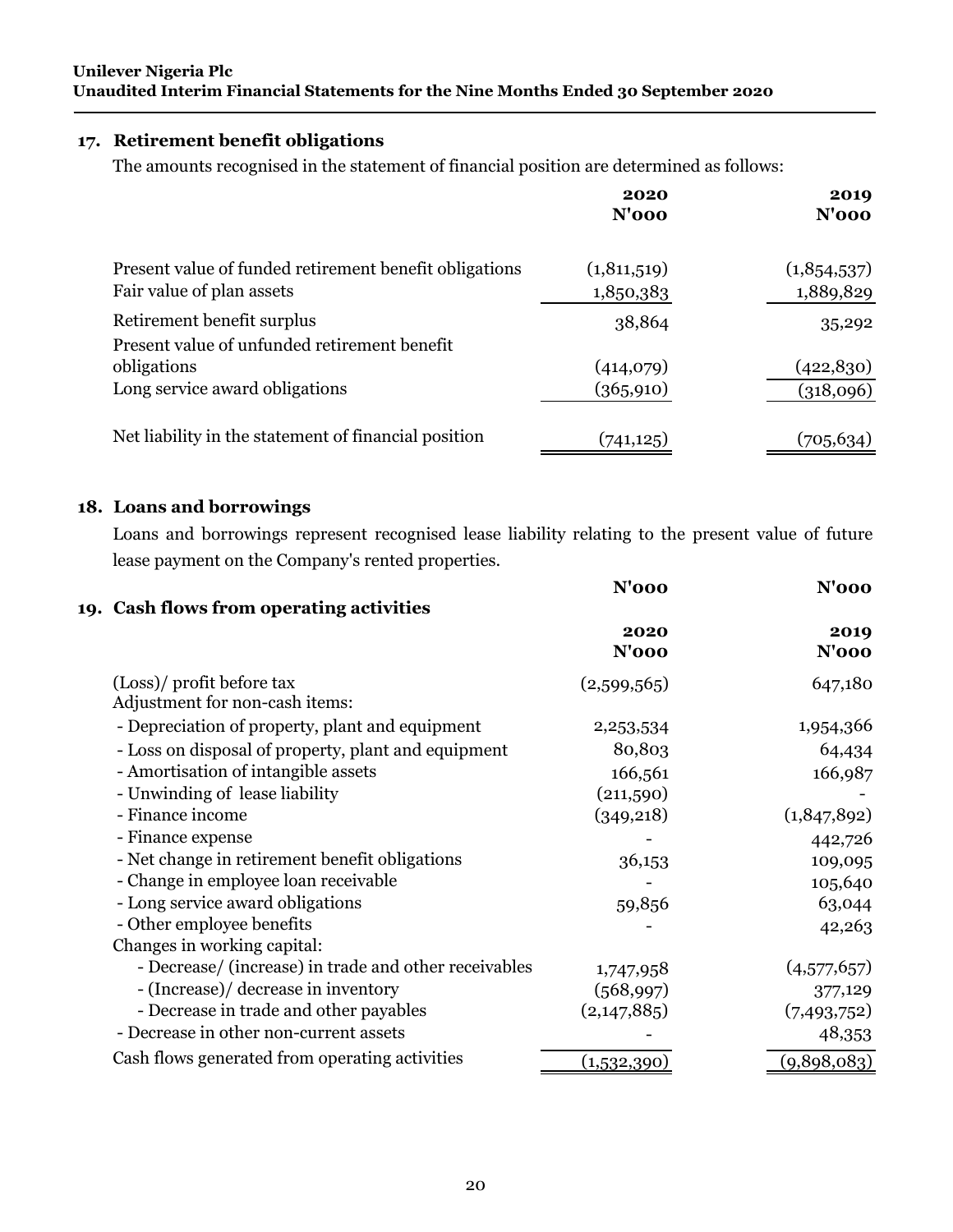# **20. Related party transactions**

# **(i) Sale of finished goods to related parties**

|                                                                  | 2020<br><b>N'000</b> | 2019<br><b>N'000</b> |
|------------------------------------------------------------------|----------------------|----------------------|
|                                                                  |                      |                      |
| Unilever Ghana Limited                                           | 103,197              | 124,831              |
| Unilever Cote D'Ivoire                                           | 778,282              | 832,290              |
|                                                                  | 881,480              | 957,121              |
| (ii) Purchases of finished goods for resale from related parties |                      |                      |
|                                                                  | 2020                 | 2019                 |
|                                                                  | <b>N'000</b>         | <b>N'000</b>         |
| Unilever Gulf Free Zone Establishment                            | 11,526               |                      |
| Unilever Ghana Limited                                           |                      | 1,350,347            |
| Unilever Asia Private Limited                                    |                      | 1,998,741            |
|                                                                  | 11,526               | 3,349,088            |
| (iii) Outstanding related party balances were:                   |                      |                      |
|                                                                  | 2020                 | 2019                 |
|                                                                  | <b>N'000</b>         | <b>N'000</b>         |
| Receivables from related parties:                                |                      |                      |
| Unilever Cote D'Ivoire                                           | 4,271,034            | 3,068,317            |
| Unilever Ghana Limited                                           | 3,435,834            | 2,543,944            |
| Other related parties                                            | 812,272              | 583,091              |
|                                                                  | 8,519,140            | 6,195,352            |
| Less impairment                                                  | (646, 933)           | (646, 933)           |
| Total amount due from related parties per note 14                | 7,872,207            | 5,548,419            |
|                                                                  | 2020                 | 2019                 |
|                                                                  | <b>N'000</b>         | <b>N'000</b>         |
| Payables to related parties:                                     |                      |                      |
| Unilever UK Plc                                                  | 4,526,653            | 4,272,620            |
| Unilever Cote D'Ivoire                                           | 204,765              | 254,807              |
| Unilever Ghana Limited                                           | 176,748              |                      |
| Unilever Asia Private                                            | 1,730,704            | 2,277,023            |
| <b>Unilever NV</b>                                               | 179,918              | 2,625,093            |
| Other related parties (settlement on behalf of the               |                      |                      |
| Company)                                                         | 253,436              | 343,750              |
| Amount due to related companies per note 16                      | 7,072,224            | 9,773,293            |
| Unilever Overseas Holding (Dividend payable)                     | 2,796,534            | 2,796,534            |
| Total amount due to related parties                              | 9,868,758            | 12,569,827           |